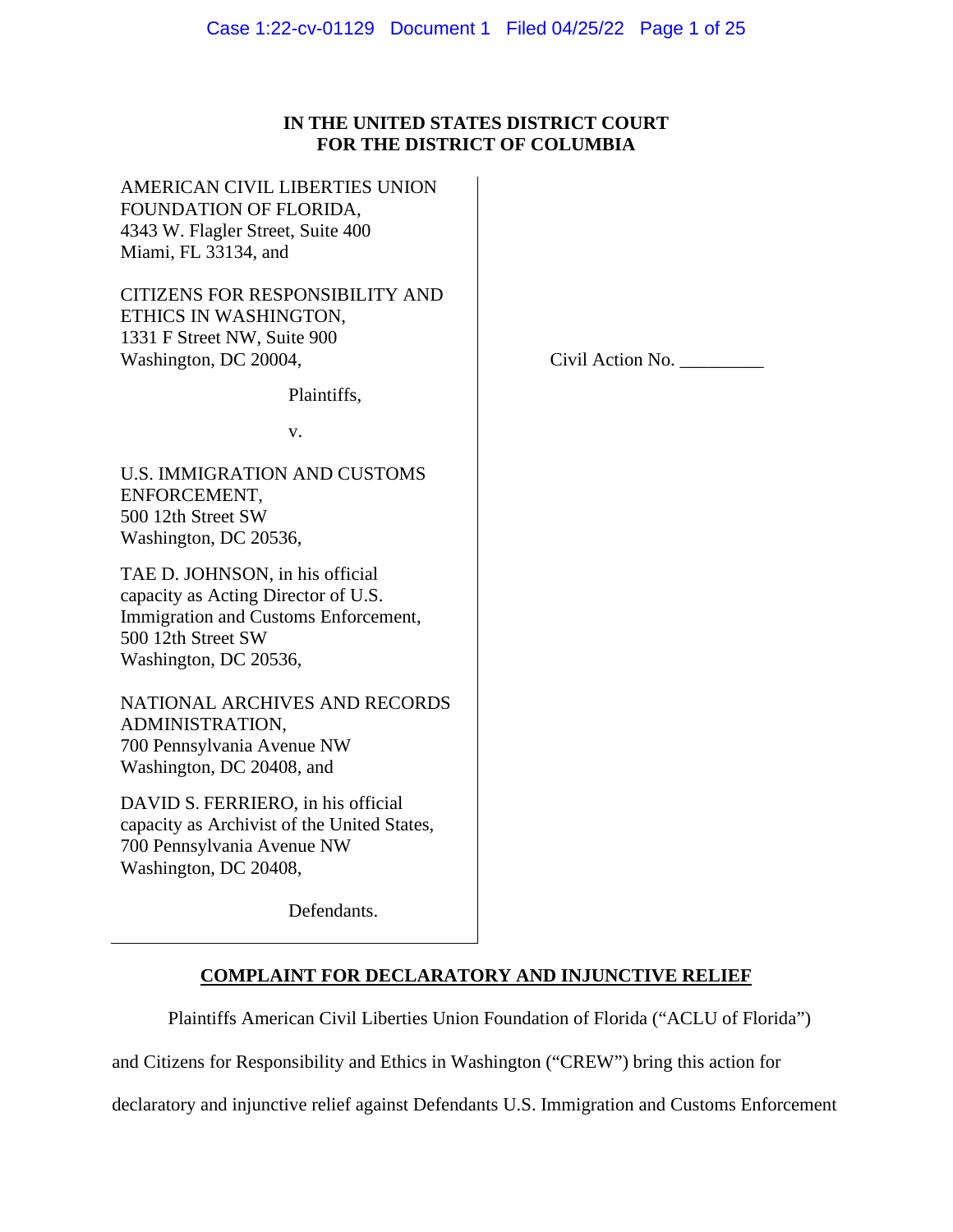("ICE"), Tae D. Johnson, in his official capacity as Acting Director of ICE, the National Archives and Records Administration ("NARA"), and David S. Ferriero, in his official capacity as Archivist of the United States (the "Archivist"), under the Administrative Procedure Act ("APA"), 5 U.S.C. §§ 701, *et seq.*, the Federal Records Act ("FRA"), 44 U.S.C. §§ 3301, *et seq.*, and the Declaratory Judgment Act, 28 U.S.C. §§ 220[1](#page-1-0), et seq., alleging as follows:<sup>1</sup>

## **INTRODUCTION**

1. This action challenges the failure of ICE and NARA to fulfill their nondiscretionary duties under the FRA to initiate an enforcement action through the Attorney General of the United States to prevent the unlawful destruction of federal records and to recover records unlawfully destroyed by an ICE detention contractor. Plaintiffs further challenge ICE's FRA guidelines and directives for its detention contractors as arbitrary, capricious, and contrary to law.

2. The federal records at issue are surveillance video files from Glades County Detention Center ("Glades"), a county jail in Moore Haven, Florida, that detains immigrants pursuant to a contract with ICE. Both ICE and NARA recognize that surveillance video from ICE contract detention facilities are federal records governed by the FRA. And NARA regulations make clear that destroying federal records subject to retention obligations—whether arising from federal contracts, agency preservation directives, pending public records requests, or litigation holds—constitutes an "unlawful destruction" of records that carries potential criminal penalties for culpable officials. *See* 36 C.F.R. § 1230.12.

<span id="page-1-0"></span><sup>&</sup>lt;sup>1</sup> In this Complaint, references to "ICE" encompass both ICE and the Acting Director of ICE, and references to "NARA" encompass both NARA and the Archivist of the United States.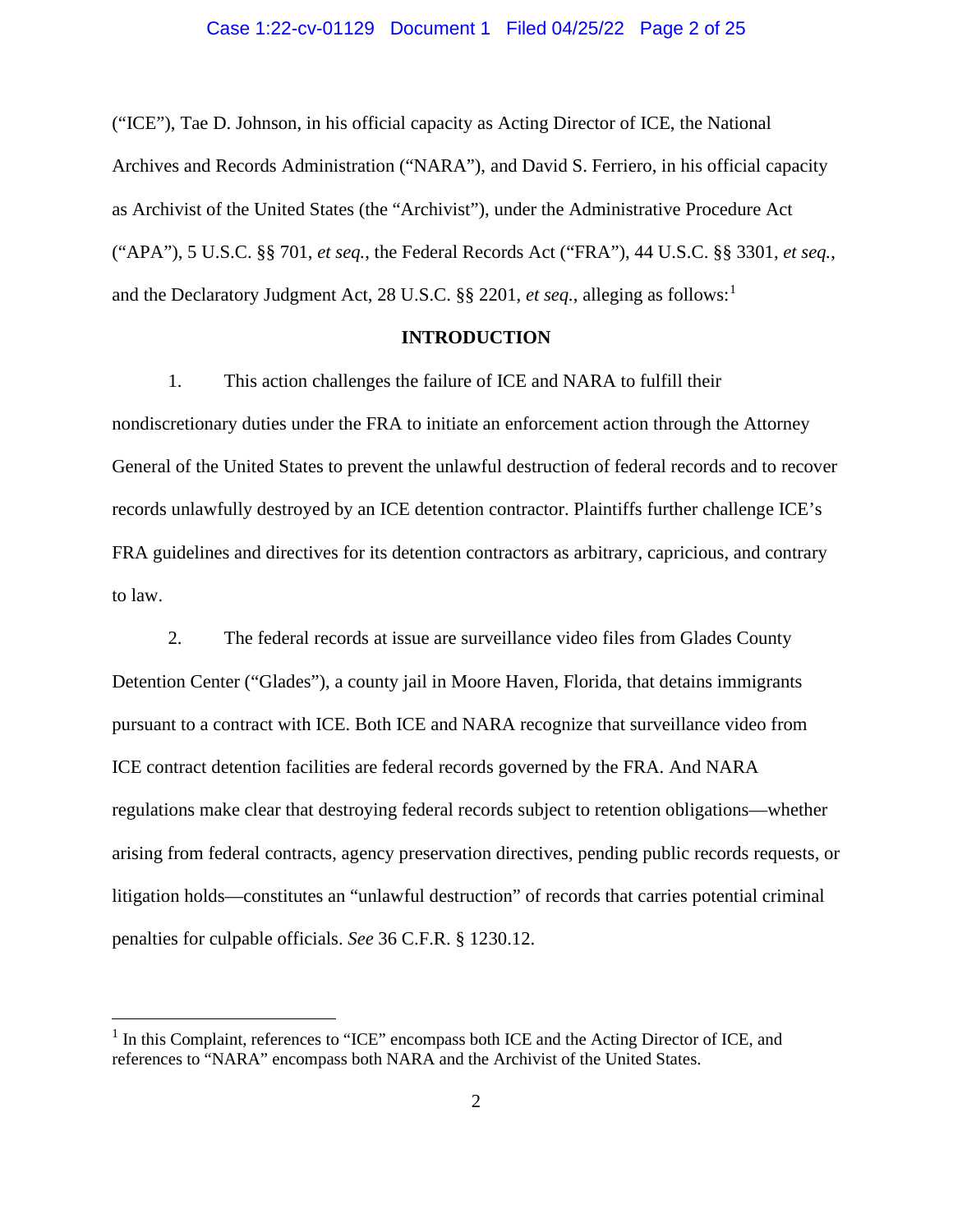# Case 1:22-cv-01129 Document 1 Filed 04/25/22 Page 3 of 25

3. Nonetheless, Glades personnel have openly and repeatedly confirmed that the facility does not consider itself bound by the FRA and does not preserve its surveillance video in compliance with federal requirements. The facility instead deletes surveillance video every 90 days, claiming longer retention would be too expensive. This is despite an ICE contractual provision requiring Glades to retain federal records for at least three years, a January 2021 ICE directive instructing all Enforcement and Removal Operations ("ERO") detention facilities to retain all video surveillance data "until further notice," and pending public records requests and a records preservation notice from the ACLU of Florida concerning Glades surveillance video from 2020 and 2021.

4. ICE has known of Glades's defiance of its records preservation duties since at least February 2021. Yet it has taken no remedial action against the facility, in clear violation of its own FRA obligations.

5. The video being illegally deleted may contain key evidence needed to vindicate the rights of immigrants who were detained at Glades—a facility with conditions so inhumane that 17 members of Congress recently urged the Department of Homeland Security ("DHS") to "expeditiously" terminate its contract with and "close this facility." Video documenting the conditions at immigration detention facilities such as Glades must be preserved in compliance with federal requirements and, indeed, may be "necessary to protect the legal . . . rights . . . of persons directly affected by" the "activities" of ICE and its contractors. 44 U.S.C. § 3101.

6. This is not an isolated incident, but rather is emblematic of broader deficiencies in ICE's recordkeeping guidelines and directives for the more than 200 detention facilities the agency oversees nationwide. By failing to adopt and implement legally-compliant FRA policies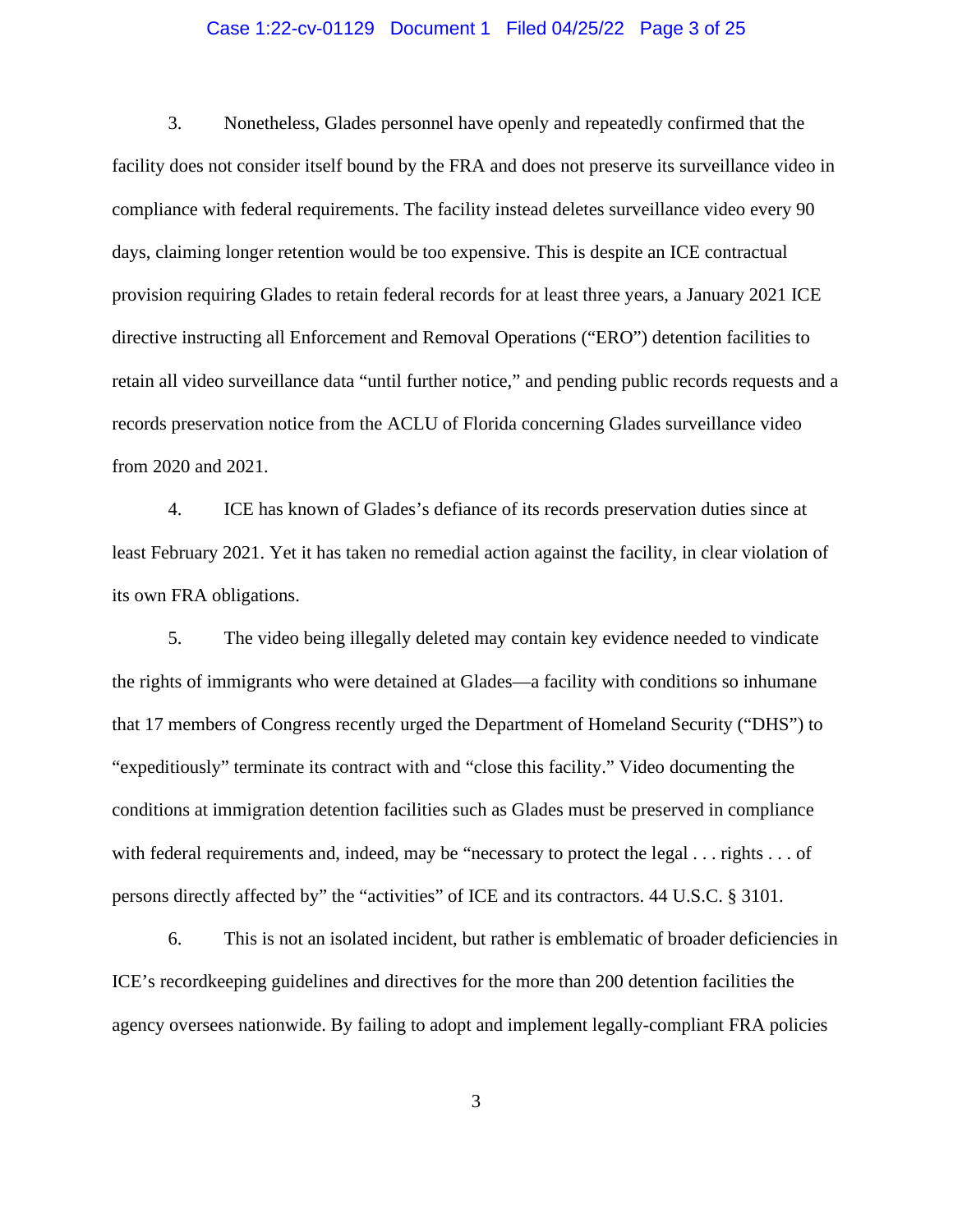## Case 1:22-cv-01129 Document 1 Filed 04/25/22 Page 4 of 25

for its detention contractors, ICE is in violation of its duties to "safeguard records created, processed, or in the possession of a contractor or a non-Federal entity" and to "ensure that contractors performing Federal government agency functions create and maintain records that document these activities" in compliance with federal law. 36 C.F.R. § 1222.32.

7. On January 24, 2022, Plaintiffs submitted an administrative complaint requesting (1) that ICE and NARA comply with their nondiscretionary duties to initiate an enforcement action through the Attorney General to recover surveillance video unlawfully deleted by Glades and to ensure proper retention of the video going forward; and (2) that ICE issue records management guidance to all ERO detention facilities to ensure the facilities' compliance with the FRA, its implementing regulations, and NARA directives. Plaintiffs requested a response by March 10, 2022. To date, Defendants have failed to take the requested actions.

8. Accordingly, Plaintiffs respectfully request that the Court (1) order ICE and NARA to immediately initiate an enforcement action through the Attorney General to halt Glades's FRA violations and seek the recovery of any federal records unlawfully destroyed, and (2) hold unlawful and set aside ICE's FRA guidelines and directives for its detention contractors as arbitrary, capricious, and contrary to law.

#### **JURISDICTION AND VENUE**

9. This action arises under the APA, 5 U.S.C. §§ 701, *et seq.*, the FRA, 44 U.S.C. §§ 3301, *et seq.*, and the Declaratory Judgment Act, 28 U.S.C. §§ 2201, *et seq.* Because this action arises under federal law, this Court has jurisdiction under 28 U.S.C. § 1331.

10. Venue lies in this district pursuant to 28 U.S.C. § 1391(e).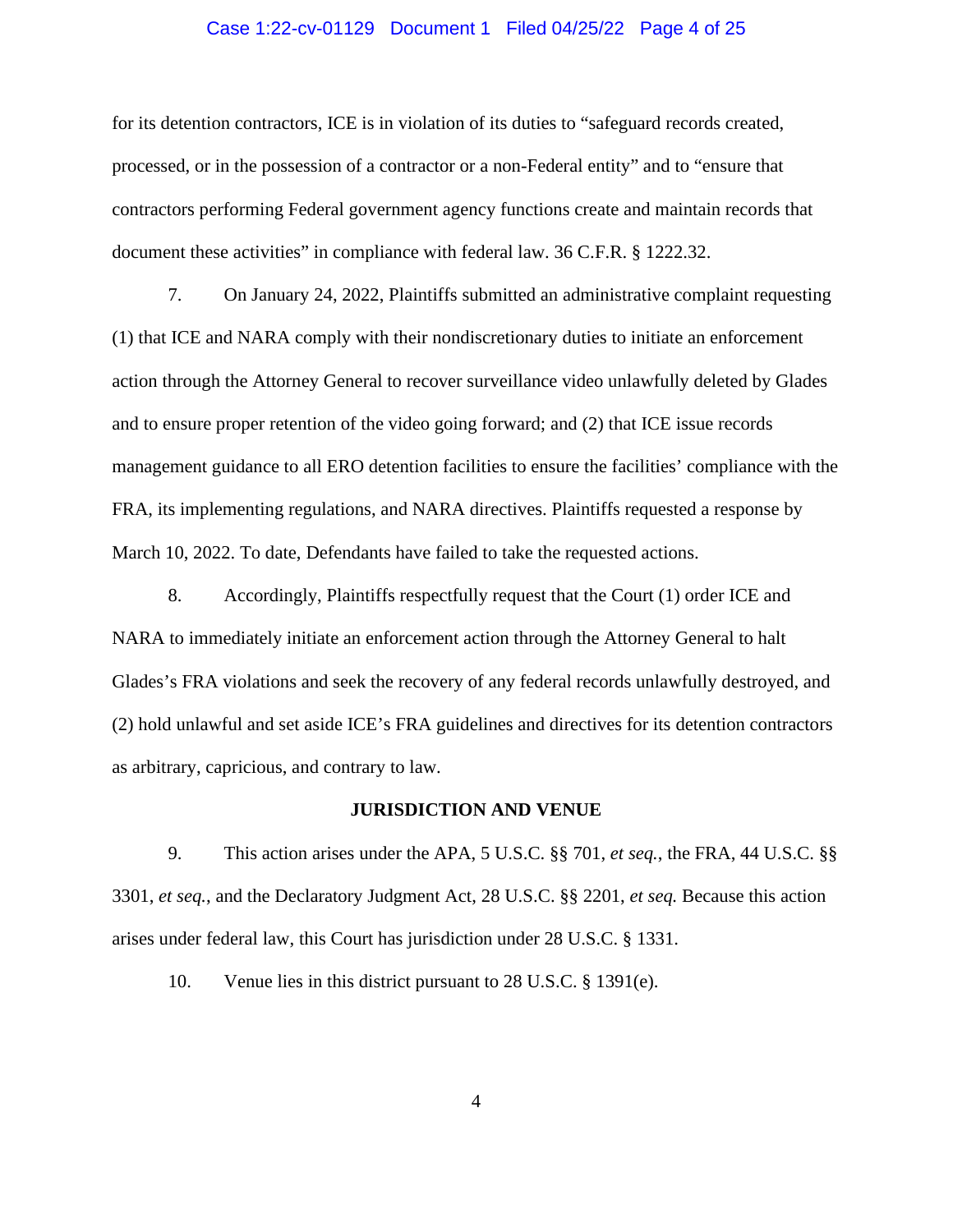#### **PARTIES**

11. Plaintiff ACLU of Florida is a nonprofit, nonpartisan organization organized under section  $501(c)(3)$  of the Internal Revenue Code committed to protecting, defending, strengthening, and promoting the constitutional rights and liberties of all people in Florida. As part of its immigrants' rights work, the ACLU of Florida routinely seeks records from ICE contract detention facilities through Freedom of Information Act ("FOIA") requests, state public records requests, and civil discovery. The ACLU of Florida uses these records in various ways, including to seek legal relief on behalf of detained immigrants and to inform the public about the conditions in ICE detention facilities.

12. As detailed further below, on November 18, 2021, the ACLU of Florida submitted a FOIA request to Defendant ICE and a state public records request to the Glades County Sheriff's Office seeking certain video surveillance footage from Glades. *See* Ex. A (Pls.' Admin. Compl.), attached thereto as Exs. 3 & 4. The ACLU of Florida also submitted a preservation hold letter to the Glades County Sheriff's Office on November 16, 2021, requesting that Glades preserve certain evidence, including video surveillance footage. Ex. B. The ACLU of Florida has not received the requested video surveillance footage and, as detailed below, has obtained evidence that Glades deletes its surveillance footage every 90 days. The ACLU of Florida is seeking this video because it could contain important evidence to substantiate complaints about the abusive conditions of confinement for ICE detainees at Glades, including complaints by the ACLU of Florida's clients. Glades's unlawful destruction of these records directly impedes the ACLU of Florida's ability to investigate and pursue relief for individuals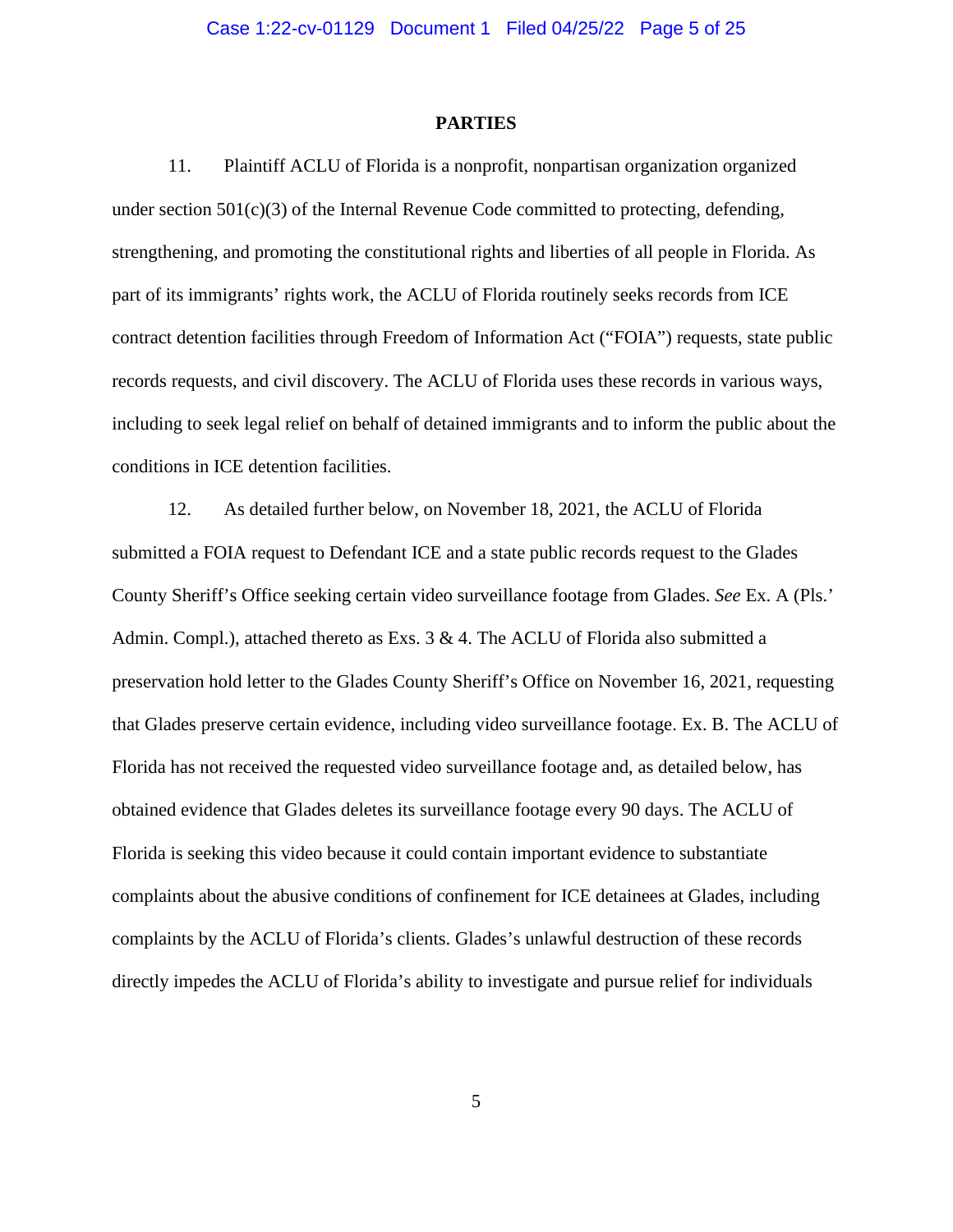### Case 1:22-cv-01129 Document 1 Filed 04/25/22 Page 6 of 25

who have suffered harm while in ICE detention at Glades, and impedes the ACLU of Florida's informational rights under FOIA and Florida's public records law.

13. Plaintiff CREW is a nonprofit, nonpartisan organization organized under section 501(c)(3) of the Internal Revenue Code. CREW is committed to protecting the rights of citizens to be informed about the activities of government officials and agencies and to ensuring integrity in government. CREW seeks to empower citizens to have an influential voice in government decisionmaking through the dissemination of information about public officials and their actions. To further its mission of promoting government transparency and accountability, CREW routinely files FOIA requests with ICE and other agencies; disseminates the documents it receives through FOIA requests on its website, www.citizensforethics.org, and social media; and uses the documents in preparing reports, complaints, litigation, blog posts, and other publications widely disseminated to the public. Given its status as a frequent FOIA requester of ICE records, CREW has a strong operational interest in ICE's compliance with its recordkeeping obligations under the FRA. The unlawful destruction of federal records relevant to CREW's work impedes its ability to fulfill its mission and its informational rights under FOIA.

14. Defendant ICE is an agency within the meaning of the APA, 5 U.S.C. § 551(1), and the FRA, 44 U.S.C. § 2901(14). ICE operates under the supervision and direction of the ICE Director.

15. Defendant Tae D. Johnson is the Acting Director of ICE and is sued in his official capacity only.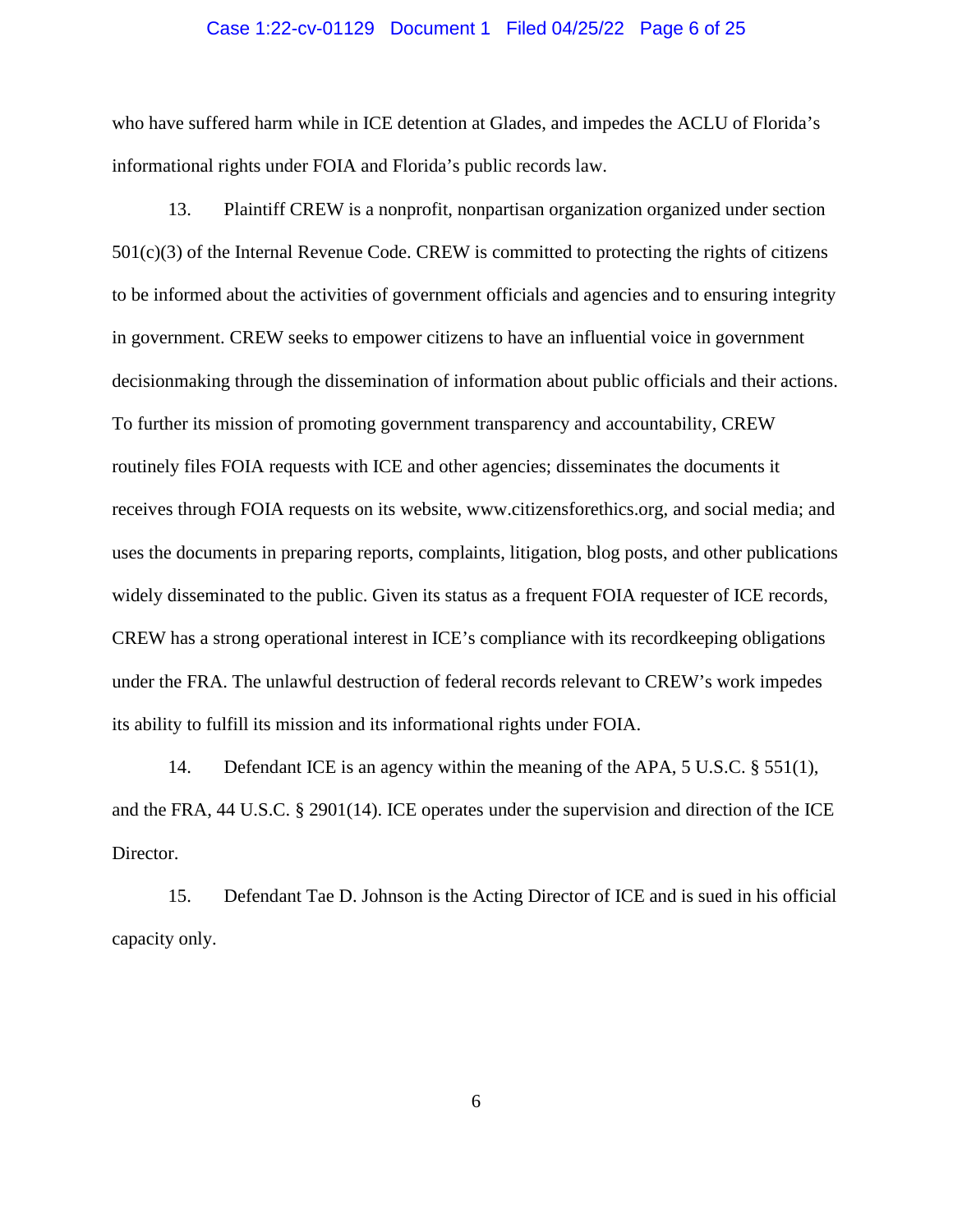### Case 1:22-cv-01129 Document 1 Filed 04/25/22 Page 7 of 25

16. Defendant NARA is an agency within the meaning of the APA, 5 U.S.C. §

551(1), and the FRA, 44 U.S.C. § 2901(14). NARA operates under the supervision and direction of the Archivist of the United States.

17. Defendant David S. Ferriero is the Archivist of the United States and is sued in his official capacity only.

# **LEGAL FRAMEWORK**

## **I. The Federal Records Act**

18. The FRA is a collection of statutes governing the creation, management, and disposal of federal records. *See* 44 U.S.C. §§ 2101, *et seq.*; §§ 2901, *et seq.*; §§ 3101, *et seq.*; and §§ 3301, *et seq*. It ensures the "[a]ccurate and complete documentation of the policies and transactions of the Federal Government." 44 U.S.C. § 2902(1).

19. The FRA requires federal agencies to "make and preserve records containing adequate and proper documentation of the organization, functions, policies, decisions, procedures, and essential transactions of the agency and designed to furnish the information necessary to protect the legal and financial rights of the Government and of persons directly affected by the agency's activities." 44 U.S.C. § 3101.

20. The FRA further requires agencies to "establish and maintain an active, continuing program for the economical and efficient management of the records of the agency." 44 U.S.C. § 3102. The agency's records management program "shall provide for," among other things, "effective controls over the creation and over the maintenance and use of records in the conduct of current business." *Id.* § 3102(1).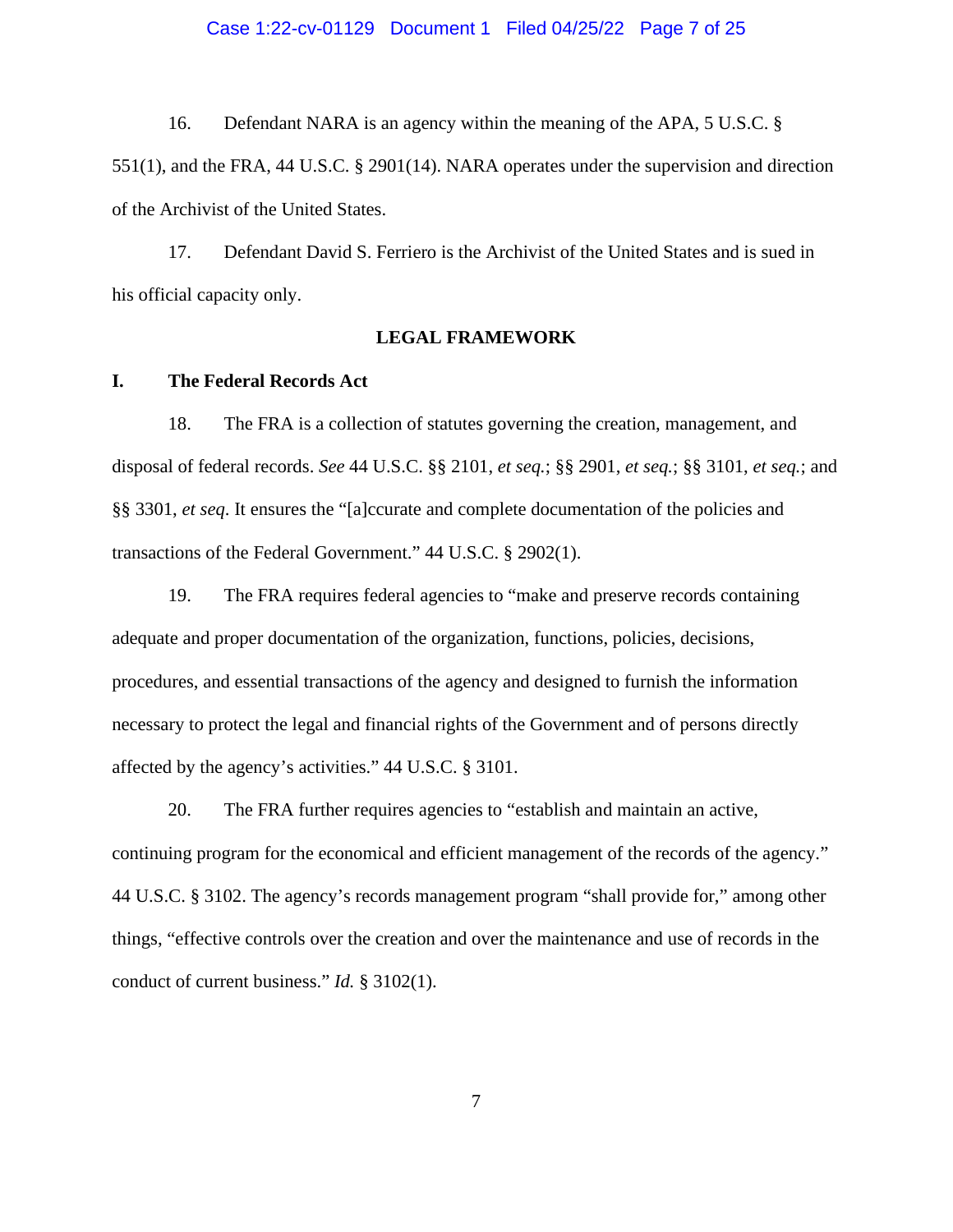## Case 1:22-cv-01129 Document 1 Filed 04/25/22 Page 8 of 25

21. NARA regulations require agencies to ensure appropriate preservation of federal records in the possession of contractors and other non-federal entities. "Agency officials responsible for administering contracts must safeguard records created, processed, or in the possession of a contractor or a non-Federal entity by," among other things, ensuring that (1) "contractors performing Federal government agency functions create and maintain records that document these activities," and (2) "[a]ll records created for Government use and delivered to, or under the legal control of, the Government [are] ... managed in accordance with Federal law," including the FRA and its implementing regulations. 36 C.F.R. §§ 1222.32(a); *see also id.* § 1222.32(b) ("All data created for Government use and delivered to, or falling under the legal control of, the Government are Federal records subject to" the FRA and other statutes and "must be managed and scheduled for disposition only as provided in" NARA regulations).

22. NARA has issued standardized language designed "to be included as an agencyspecific term and condition in Federal contracts for a variety of services and products" in order to provide "clear legal obligations describing how the contract employees must handle Federal records." NARA, *Records Management Language for Contracts*, [https://perma.cc/3Z6W-SLY4.](https://perma.cc/3Z6W-SLY4)

23. Federal records cannot be destroyed without NARA's approval. *See* 44 U.S.C. § 3314; *Pub. Citizen v. Carlin*, 184 F.3d 900, 902 (D.C. Cir. 1999). NARA can do so by approving either a schedule governing the disposition of specified agency records, *see* 44 U.S.C. §§ 3303a(a), or a general records schedule listing types of records held by multiple agencies, *id.* 3303a(d).

24. "To prevent the unlawful destruction or removal of records, the FRA creates a 'system of administrative enforcement.'" *Am. Oversight v. U.S. Dep't of Vet. Affs.*, 498 F. Supp.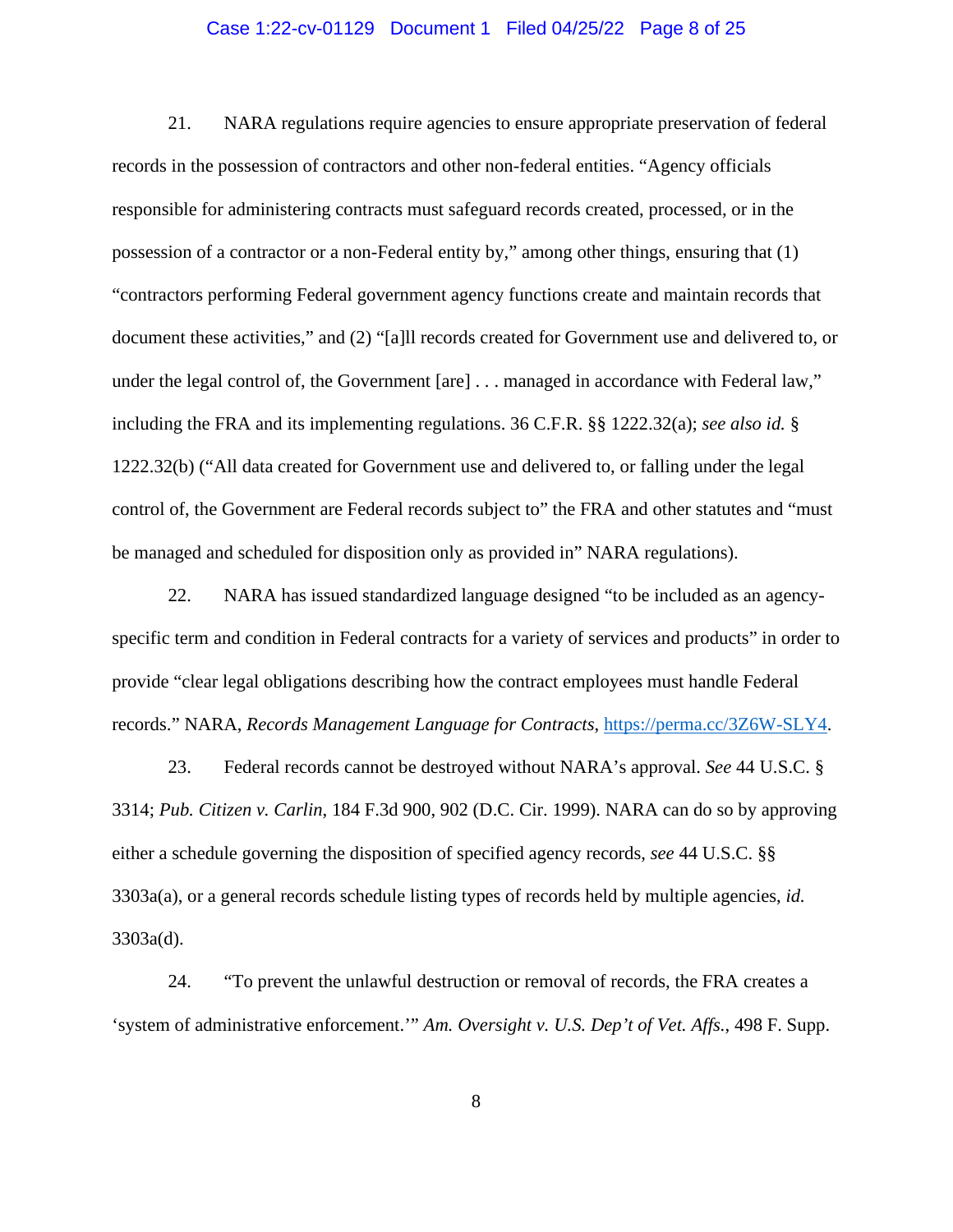### Case 1:22-cv-01129 Document 1 Filed 04/25/22 Page 9 of 25

3d 145, 148 (D.D.C. 2020) (quoting *Armstrong v. Bush*, 924 F.2d 282, 284 (D.C. Cir. 1991)). If an agency head becomes aware of "any actual, impending, or threatened unlawful removal, defacing, alteration, corruption, deletion, erasure, or other destruction of records in the custody of the agency," the agency head "shall notify the Archivist" and "with the assistance of the Archivist shall initiate action through the Attorney General for the recovery" of those records. 44 U.S.C. § 3106(a); *see* 36 C.F.R. § 1230.14 (detailing how agencies "must report promptly any unlawful or accidental removal, defacing, alteration, or destruction of records in the custody of that agency to NARA").

25. If the agency head "does not initiate an action for such recovery or other redress within a reasonable period of time after being notified of any such unlawful action . . . or is participating in, or believed to be participating in any such unlawful action, the Archivist shall request the Attorney General to initiate such an action, and shall notify the Congress when such a request has been made." 44 U.S.C. § 3106(b).

26. The FRA's enforcement scheme reflects Congress's judgment that "marshalling the law enforcement authority of the United States [is] a key weapon in assuring record preservation and recovery." *Judicial Watch, Inc. v. Kerry*, 844 F.3d 952, 956 (D.C. Cir. 2016).

27. Under NARA regulations, "[u]nlawful or accidental destruction (also called unauthorized destruction) means disposal of an unscheduled or permanent record; disposal prior to the end of the NARA-approved retention period of a temporary record (other than courtordered disposal under § 1226.14(d) of this subchapter); and disposal of a record subject to a FOIA request, litigation hold, or any other hold requirement to retain the records." 36 C.F.R. § 1230.3(b). "The penalties for the unlawful or accidental removal, defacing, alteration, or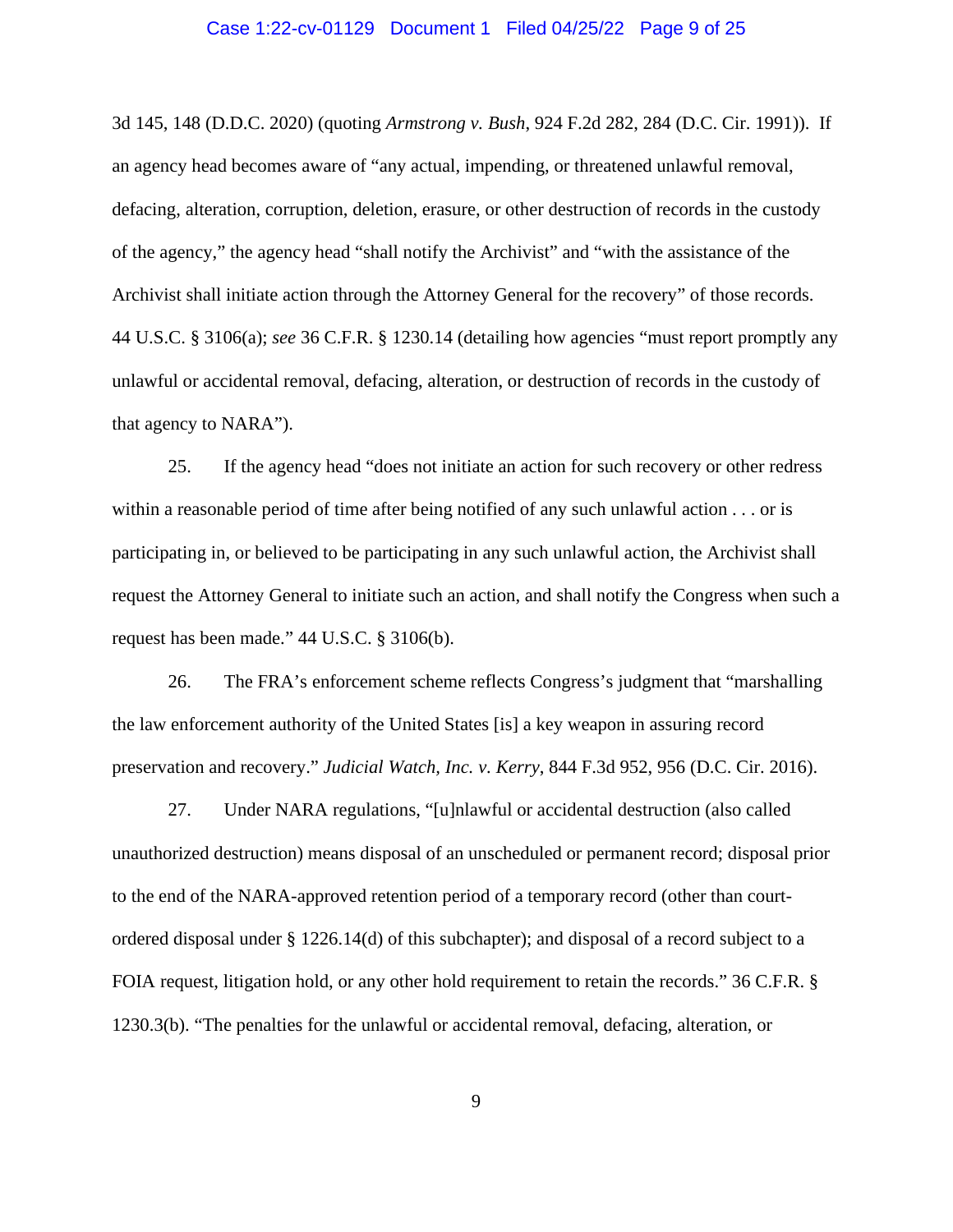## Case 1:22-cv-01129 Document 1 Filed 04/25/22 Page 10 of 25

destruction of Federal records or the attempt to do so, include a fine, imprisonment, or both." *Id.* § 1230.12 (citing 18 U.S.C. §§ 641, 2071).

# **II. The Administrative Procedure Act**

28. The APA provides that a "person suffering legal wrong because of agency action, or adversely affected or aggrieved by agency action within the meaning of a relevant statute, is entitled to judicial review thereof." 5 U.S.C. § 702.

29. The term "agency action" includes "the whole or a part of an agency rule, order, license, sanction, relief, or the equivalent or denial thereof, or failure to act." 5 U.S.C. § 551(13).

30. A court reviewing a claim under 5 U.S.C. § 702 "shall decide all relevant questions of law, interpret constitutional and statutory provisions, and determine the meaning or applicability of the terms of an agency action." 5 U.S.C. § 706. The reviewing court shall "compel agency action unlawfully withheld or unreasonably delayed" and "hold unlawful and set aside agency action, findings, and conclusions found to be . . . arbitrary, capricious, an abuse of discretion, or otherwise not in accordance with law." *Id.* §§ 706(1), (2)(A).

31. In the FRA context, the APA authorizes judicial review of claims alleging violations of an agency's nondiscretionary duty to initiate an enforcement action through the Attorney General, *Judicial Watch*, 844 F.3d at 954, and claims challenging an agency's recordkeeping guidelines and directives as arbitrary, capricious, or contrary to law, *Armstrong*, 924 F.2d at 297.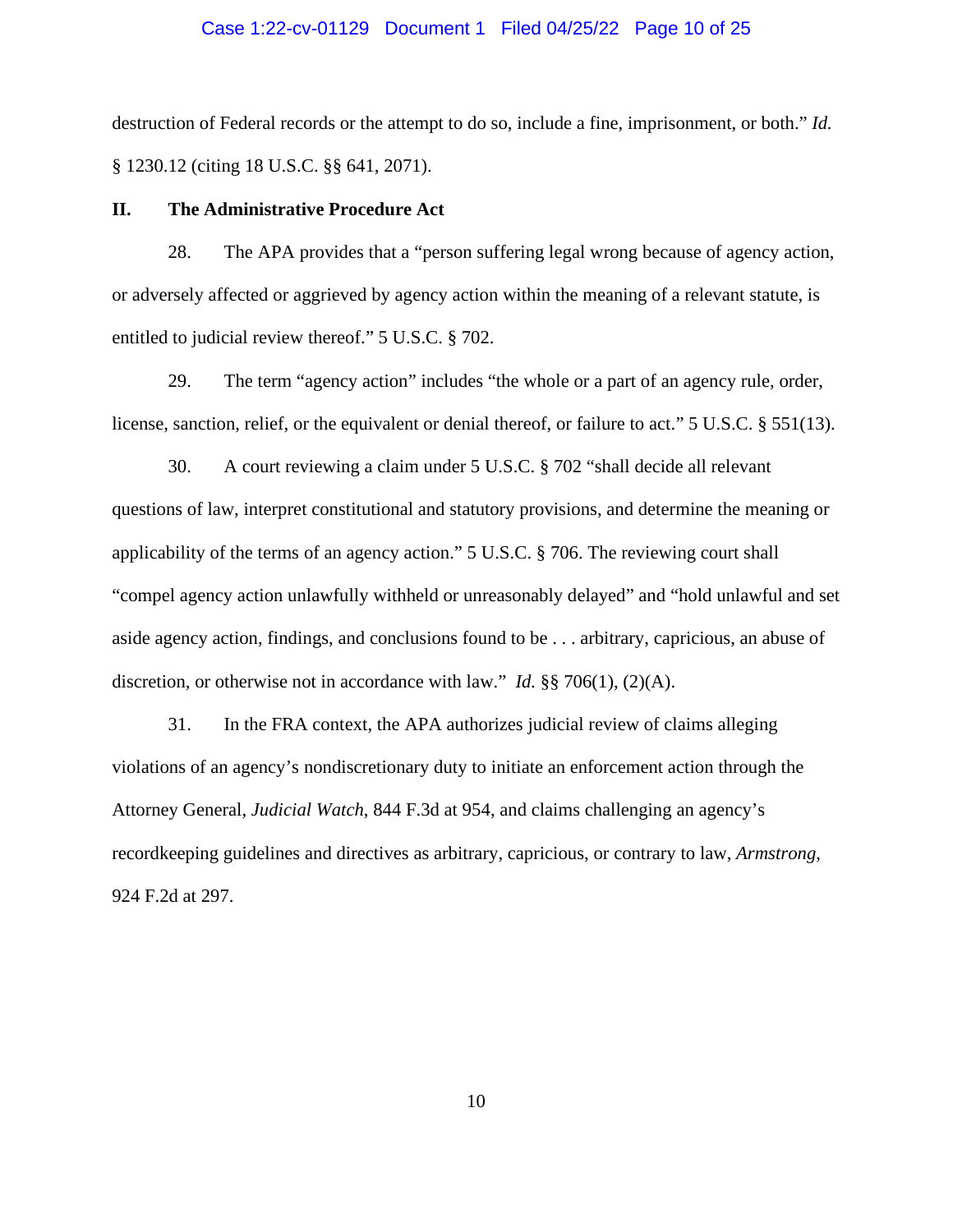# **FACTUAL BACKGROUND**

#### **I. Glades's Violent and Inhumane Treatment of Immigrants Detained in ICE Custody**

32. Glades has detained immigrants pursuant to an intergovernmental service agreement ("IGSA") with ICE since May 2007. *See* ICE IGSA with Glades County, Florida, [https://perma.cc/3SZP-P8Z7.](https://perma.cc/3SZP-P8Z7)

33. According to "advocacy, legal, and medical organizations across the country," Glades has "exhibited some of the most egregious cases of the systemic inhumanity that plagues the migrant detention system." Letter from Congresswoman Debbie Wasserman Schultz and Seven Members of Congress to Secretary of Homeland Security Alejandro Mayorkas, July 22, 2021, [https://perma.cc/A336-PVH8.](https://perma.cc/A336-PVH8) And conditions there have only worsened since the onset of the COVID-19 pandemic, as documented in numerous civil rights complaints filed by immigrant rights organizations with DHS's Office of Civil Rights and Civil Liberties ("CRCL") and Office of Inspector General ("OIG").

34. For example, a February 2021 complaint described testimony from 25 individuals currently or formerly detained at Glades detailing patterns of medical abuse; lack of soap, hygiene products, sanitation, and personal protective equipment; transfers between facilities without appropriate quarantine or medical screening; failures to follow court orders to release individuals at high risk for severe illness or death; retaliation for peaceful protest and public reporting; use of toxic chemical spray in enclosed spaces; and hospitalizations and death related to COVID-19. Letter from Nine Organizations to OIG and CRCL, Feb. 22, 2021, [https://perma.cc/RS5Q-DLQ9.](https://perma.cc/RS5Q-DLQ9) Additional CRCL complaints filed since February indicate these conditions have not improved.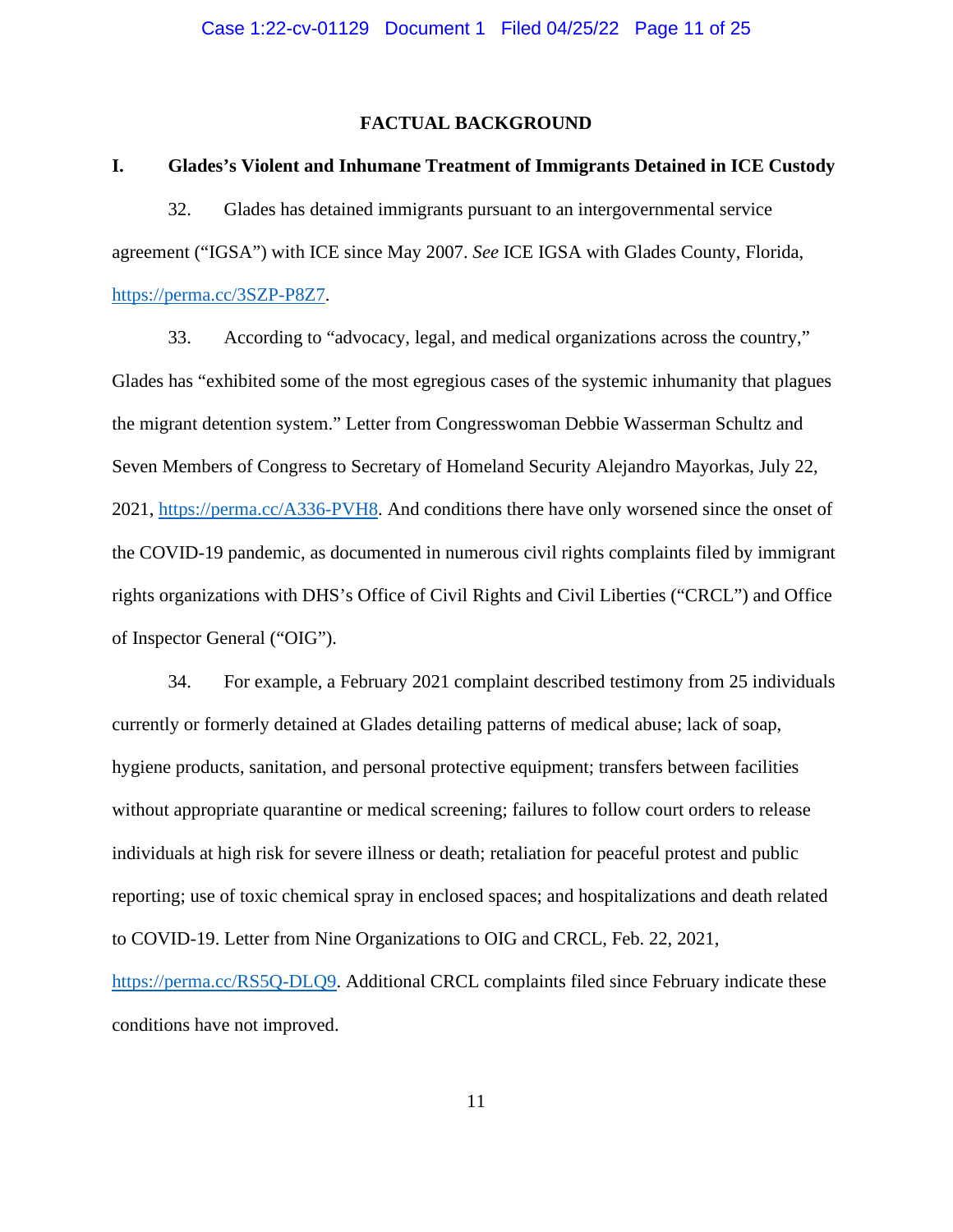# Case 1:22-cv-01129 Document 1 Filed 04/25/22 Page 12 of 25

35. An August 2021 complaint recounted pervasive abuse and mistreatment of immigrant women detained at Glades, who reported being sprayed with a toxic chemical that poses a risk of infertility and exacerbates the spread of COVID-19, sexual voyeurism by male guards, unannounced entries in violation of Prison Rape Elimination Act abuse prevention policies, sexually abusive behavior by medical staff, and other circumstances "creating a hostile and unsafe environment for women detained" at the facility. Letter from 23 Organizations to OIG and CRCL, Aug. 26, 2021, [https://perma.cc/S9XS-L9AA.](https://perma.cc/S9XS-L9AA)

36. An October 2021 complaint detailed a pattern of racialized violence against Black immigrants detained at Glades, many of whom described being beaten, pepper sprayed, and placed in solitary confinement. Letter from 10 Organizations to OIG and CRCL, Oct. 25, 2021, [https://perma.cc/YY3R-G8GU.](https://perma.cc/YY3R-G8GU) The complaint noted "none of these cases ha[ve] been resolved" to date and, "in some cases, efforts to resolve them have resulted in retaliation for those detained." *Id.*

37. Citing these ongoing "reports of alleged medical neglect, excessive use of force, and other violations of human dignity," eight members of Congress called on DHS in July 2021 to terminate ICE's IGSA with Glades and close the facility. Wasserman Schultz Letter, July 22, 2021.

38. In February 2022, 17 members of Congress wrote "again to request that [DHS] move expeditiously to close" Glades. Letter from Congresswoman Debbie Wasserman Schultz and 16 Members of Congress to Secretary of Homeland Security Alejandro Mayorkas, Feb. 1, 2022, [https://bit.ly/3qGpoho.](https://bit.ly/3qGpoho) The letter noted "[r]eports of abuse of both local residents detained and those transferred in from across the country have unfortunately escalated" since the July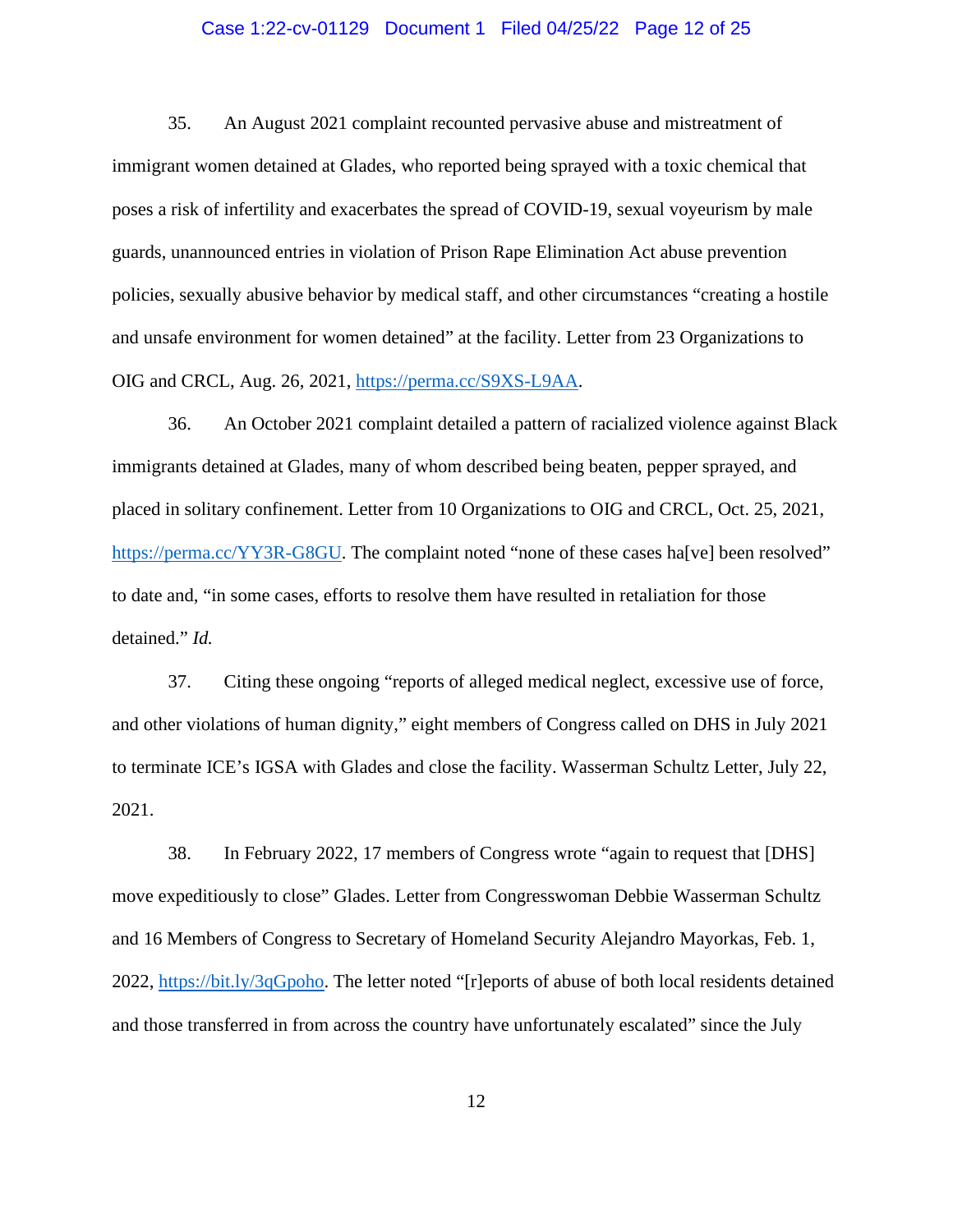### Case 1:22-cv-01129 Document 1 Filed 04/25/22 Page 13 of 25

2021 congressional letter. *Id.* Because the "situation is not improving," the members urged DHS to "immediately terminate its contract with Glades County and close this facility." *Id.*

39. On March 25, 2022, ICE announced it would limit its use of Glades, citing "persistent and ongoing concerns related to the provision of detainee medical care." Press Release, *ICE to close Etowah Detention Center*, ICE, Mar. 25, 2022, [https://perma.cc/Z5SL-](https://perma.cc/Z5SL-V57Y)[V57Y.](https://perma.cc/Z5SL-V57Y) The agency stated it "will not extend the guaranteed minimum beds provision of" ICE's agreement with Glades and that "[a]ny future use of the facility will be dependent on fully addressing any conditions that do not meet detention standards." *Id.*

40. Although ICE is not currently detaining immigrants at Glades, it has not terminated its contract with the facility and has left open the possibility of detaining immigrants there in the future. *See* Syra Ortiz-Blanes and Michael Wilner, *Feds will limit use of Glades migrant detention center in Florida after complaints*, Miami Herald, Mar. 25, 2022, [https://www.miamiherald.com/news/local/immigration/article259766725.html.](https://www.miamiherald.com/news/local/immigration/article259766725.html)

#### **II. Glades's Deletion of Facility Surveillance Video**

41. In the spring of 2021, Glades released documents in response to a public records request—which were later shared with Plaintiffs—revealing that the facility was deleting surveillance video every 90 days despite federal contractual requirements and directives to retain the video for longer periods. *See* Ex. A (Pls.' Admin. Compl.), attached thereto as Ex. 2 (Feb. 1, 2021 Email Thread with ICE and Glades Officials).

42. The documents include an email thread that begins with a January 29, 2021 memo from ERO's Acting Assistant Director for Field Operations to all ERO Field Office Directors and Deputy Field Office Directors, with the subject "Reminder: Detention Facility Data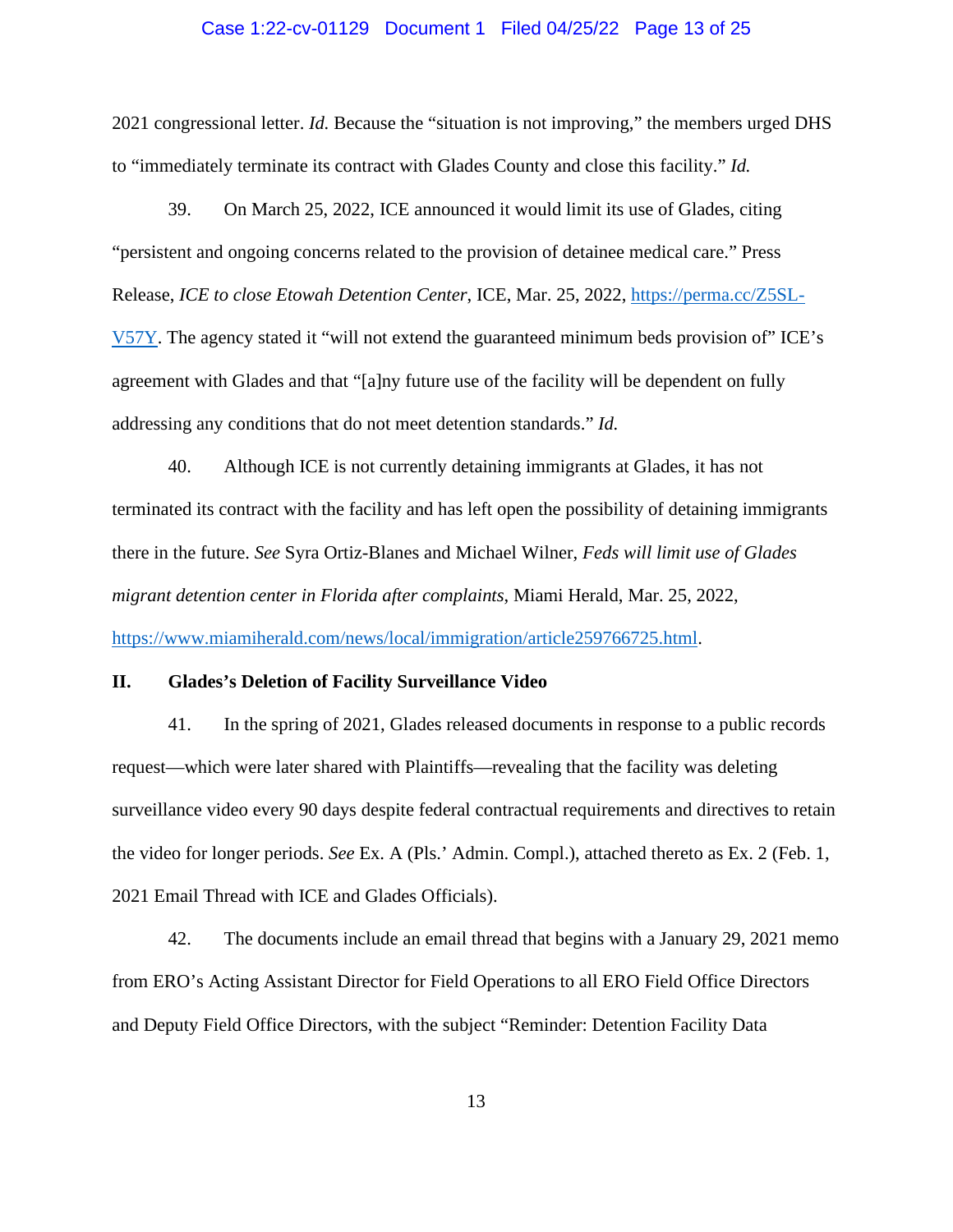## Case 1:22-cv-01129 Document 1 Filed 04/25/22 Page 14 of 25

Request." *Id.* The memo noted NARA had requested ICE "detention facility video surveillance data" as part of an "ICE retention policy working group." *Id.* It continued: "In furtherance of NARA's request and the working group's mission, [the Assistant Director for] Field Operations directs the [Areas of Responsibility] to notify all ERO detention facilities[] that no later than Tuesday, February 2, 2021, they are to retain **all** video surveillance data, as described in the December 2, 2020 Detention Facility Data Request broadcast[,] until further notice." *Id.*

43. On February 1, 2021, the Deputy Field Office Director for ERO's Miami Field Office forwarded ERO's January 29, 2021 preservation directive to several ICE officials, stating: "Please see Tasking below requiring us to notify all ERO detention facilities, that no later than Tuesday, February 2, 2021, they are to retain **all** video surveillance data in accordance with the National Archives and Records Administration." *Id.* The email included excerpts from ICE detention facility contracts mandating facilities' compliance with federal records management statutes, regulations, and guidelines from NARA, and requiring preservation of all records "related to contract performance . . . for three years." *Id.*

44. An ICE contracting officer from ERO's Miami Field Office forwarded the email thread to two Glades officials, stating "Per the Field Office Director and ICE HQ I'm notifying you of the below directive regarding video retention data as per [NARA]. We need to know as soon as possible if your facility will have any issues in meeting this requirement." *Id.* Glades Detention Operations Commander Chad Schipansky responded to the ICE official as follows:

Just following up with you in reference to our conversation. We currently do not have anything set up that would retain that much information for that long of a period of time. Our capabilities are currently at 90 days retention of video records. In speaking with our IT person that would require an enormous amount of added hard drives at an astronomical cost. Some quick calculations would put the cost estimate at around 500 K.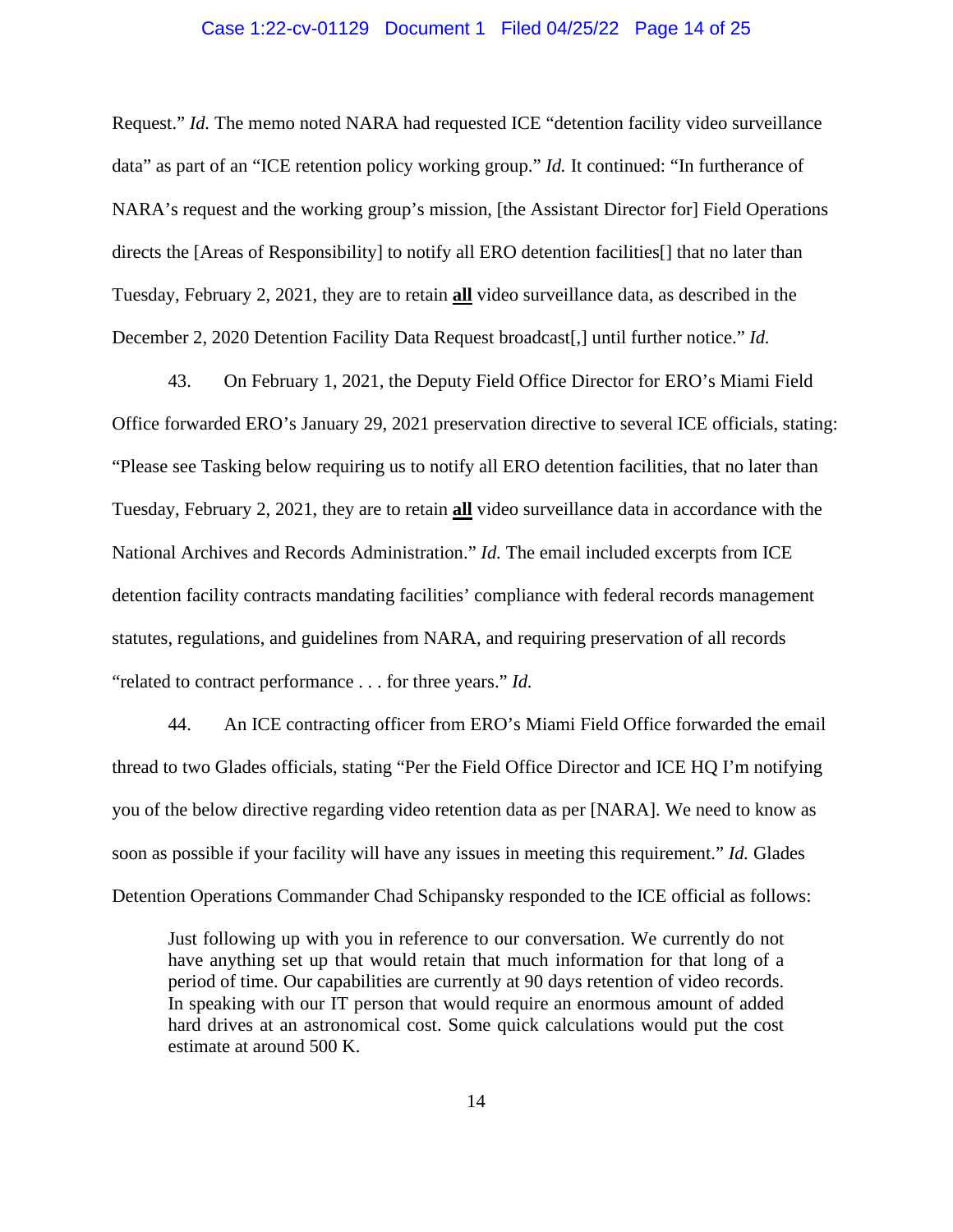# Case 1:22-cv-01129 Document 1 Filed 04/25/22 Page 15 of 25

*Id.*

45. On November 16, 2021, the ACLU of Florida sent Glades a Notice of Investigation and Request to Preserve Evidence. Ex. B. The letter notified Glades of an "ongoing investigation of complaints" at the facility regarding medical neglect, failure to provide medication, and the unwarranted use of force, and requested that Glades retain certain "video footage" and other records from January 1, 2021 to the present. *Id.*

46. On November 18, 2021, the ACLU of Florida submitted a public records request to the Glades County Sheriff's Office and a FOIA request to ICE, seeking Glades's surveillance video footage from specified date ranges in 2020 and 2021. Ex. A (Pls.' Admin. Compl.), attached thereto as Ex. 3 (Nov. 18, 2021 ACLU of Florida Public Records Request to Glades), and Ex. 4 (Nov. 18, 2021 ACLU of Florida FOIA Request to ICE).

47. On December 3, 2021, counsel from the ACLU of Florida appeared at Glades for a legal visit and had a discussion with Commander Schipansky. During that conversation, Schipansky stated unequivocally that Glades only maintains surveillance video for 90 days. He did not describe any efforts to preserve the video for longer periods in accordance with the contractual requirement to preserve records relating to contract performance for three years, ICE's January 29, 2021 preservation directive, or the ACLU of Florida's pending FOIA, public records, and records preservation requests.

48. Despite being aware of Glades's actions since at least February 2021, ERO's Miami Field Office did not report the matter to NARA or has otherwise taken no action to stop the facility from prematurely deleting surveillance video.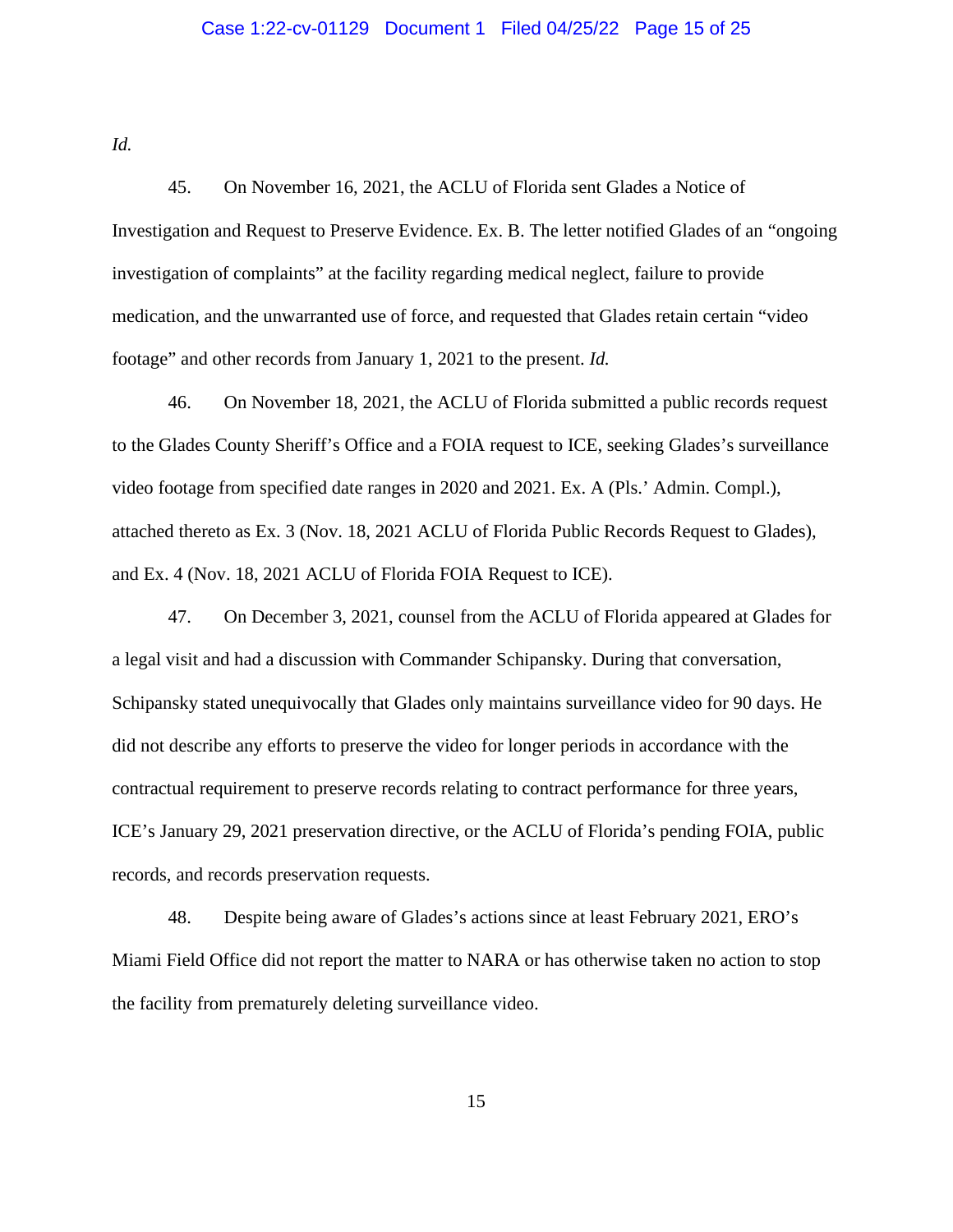## **III. ICE's Deficient FRA Guidelines and Directives for its Detention Contractors**

49. The practices at Glades are emblematic of ICE's broader failure to implement federal record retention requirements at the more than 200 detention facilities it oversees across the country.

50. When ICE was created in 2003, "it inherited an immigration detention system that held about 20,000 people per day." ACLU Research Report, *Justice-Free Zones*, at 4, Apr. 30, 2020, [https://perma.cc/7CU8-JA9Y.](https://perma.cc/7CU8-JA9Y) That system has since expanded dramatically into a "sprawling network of more than 200 detention centers nationwide," most of which are operated by "private prison corporations and, in some cases, by local jails" such as Glades. *Id.*

51. Because ICE's detention contractors are performing federal functions at a massive scale, there is a strong need for rigorous oversight by ICE to ensure its contractors are acting in accordance with federal law and ICE detention standards. To enable that oversight and to protect the legal rights of immigrants detained in ICE custody, strict adherence to federal recordkeeping requirements is paramount.

52. ICE, however, does not provide uniform records management guidelines or directives to its detention contractors to ensure compliance with the FRA, its implementing regulations, and NARA directives. ICE IGSAs and detention contracts frequently lack NARA's recommended records management language for federal contracts or any comparable language. *See, e.g.*, ICE IGSA with Alamance County, North Carolina, and contract amendments, [https://perma.cc/YY9H-F72Q;](https://perma.cc/YY9H-F72Q) ICE IGSA with Adams County, Mississippi, and contract amendments, [https://perma.cc/5RRL-EN3T.](https://perma.cc/5RRL-EN3T)

53. ICE's deficient FRA guidelines and directives have had real consequences, at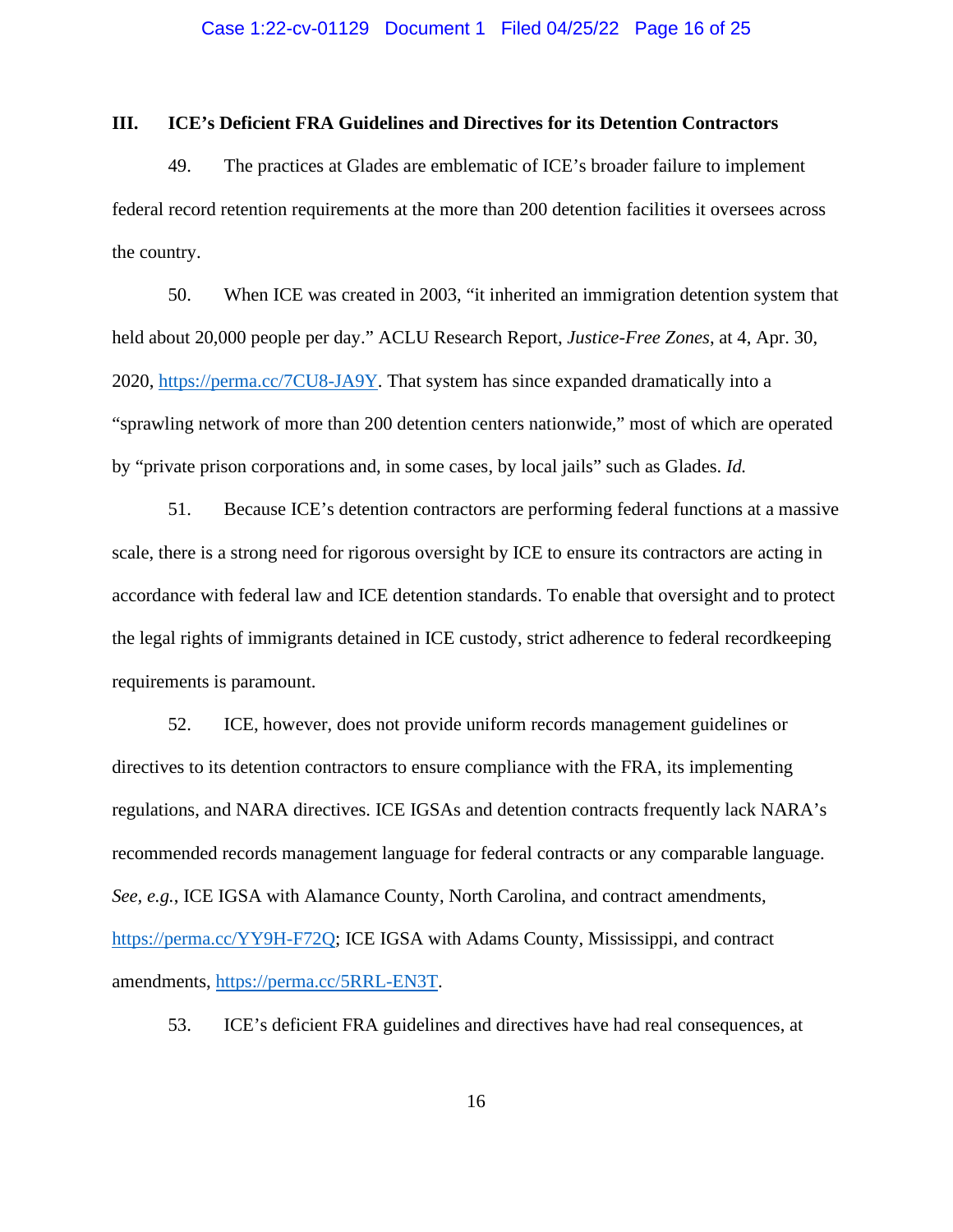# Case 1:22-cv-01129 Document 1 Filed 04/25/22 Page 17 of 25

Glades and beyond. For instance, a recent OIG report auditing the use of solitary confinement (or "segregation") at ICE detention facilities found that dozens of detention case files "were destroyed before NARA's minimum retention requirements" due to ICE's deficient policies. DHS OIG, *ICE Needs to Improve its Oversight of Segregation Use in Detention Facilities*, OIG-22-01, at 7, Oct. 13, 2021, [https://perma.cc/GU7P-FR4H.](https://perma.cc/GU7P-FR4H) Since the OIG's findings were based on a mere "statistical sample" of detention case files, *id.* at 7, 9, 14, they likely reflect only a small fraction of FRA violations occurring at ICE detention facilities.

54. The OIG made clear these were not isolated instances of non-compliance, but reflect broader deficiencies in agency policy. The OIG explained that ICE's Performance-Based National Detention Standards states that field offices need only maintain detention files for 18 months and "does not reference" applicable NARA retention requirements for longer preservation. *Id.* at 9. This deficiency has, in turn, "caused confusion" over the governing retention requirements for federal records possessed by ICE contractors. *Id.* The OIG stressed that without "clear record retention guidance" from ICE, facilities may continue to "destroy detention files before NARA's retention period ends" and thus "prevent ICE, as well as external oversight organizations, from investigating" potential abuse in ICE detention. *Id.*

55. ICE concurred with the OIG's recommendations, but did not commit to any immediate corrective action to provide legally-compliant records management guidance to ERO detention facilities. *Id.* at 17-18.

## **IV. Plaintiffs' Administrative Complaint and Subsequent Developments**

56. On January 24, 2022, Plaintiffs submitted an administrative complaint to ICE and NARA seeking "prompt remedial action" regarding Glades's ongoing deletion of surveillance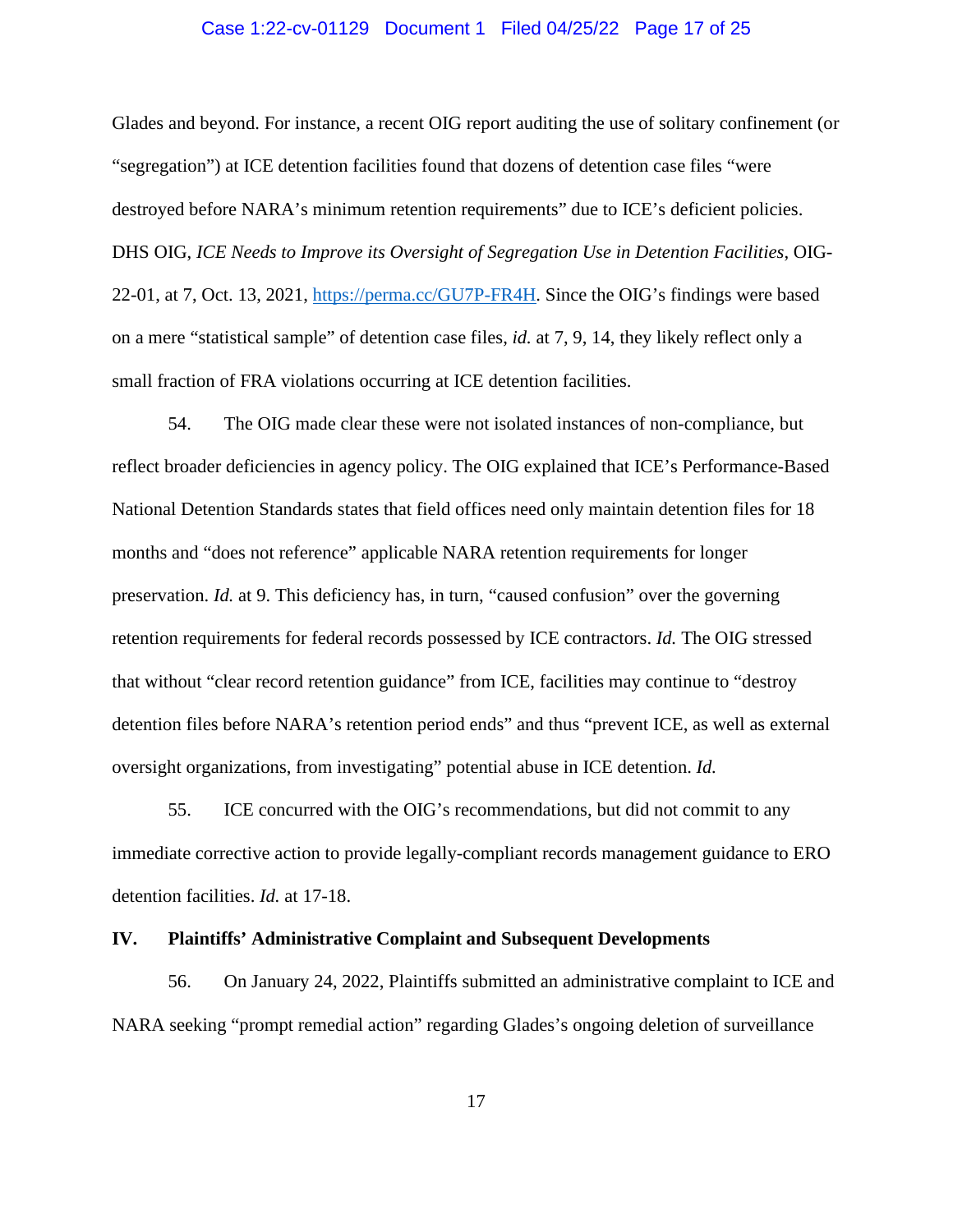## Case 1:22-cv-01129 Document 1 Filed 04/25/22 Page 18 of 25

video. *See* Ex. A. Among other things, Plaintiffs requested that (1) ICE and NARA comply with their nondiscretionary duties to initiate an enforcement action through the Attorney General to recover surveillance video unlawfully deleted by Glades and to ensure proper retention of the video going forward; and (2) ICE issue records management guidance to all ERO detention facilities to ensure the facilities' compliance with the FRA, its implementing regulations, and NARA directives. *Id.* at 8. Plaintiffs requested a response from ICE by March 10, 2022 to confirm that these steps were taken. *Id.*

57. Following Plaintiffs' administrative complaint, Glades personnel twice confirmed that the facility continues to delete surveillance video every 90 days in violation of federal record retention requirements.

58. First, on January 27, 2022, a National Public Radio affiliate in southwest Florida reported that it contacted the Glades County Sheriff's Office seeking a comment on Plaintiffs' administrative complaint. *See* Cary Barbor, *Glades Detention Center accused of destroying video evidence*, WGCU, Jan. 27, 2022, [https://perma.cc/F7P7-XLLV.](https://perma.cc/F7P7-XLLV) When confronted with Plaintiffs' allegations, a Glades officer reportedly stated, "We keep our video to the State of Florida's standards . . . We are not mandated to keep it to federal government standards." *Id.* The officer incorrectly claimed that Glades is not subject to federal retention requirements even though it is an ICE contractor. *Id.*

59. Second, on February 17, 2022, Commander Schipansky from Glades emailed the ACLU of Florida several "questions for clarification" regarding its November 18, 2021 public records request for facility surveillance video. *See* Ex. C. In response to an item of the request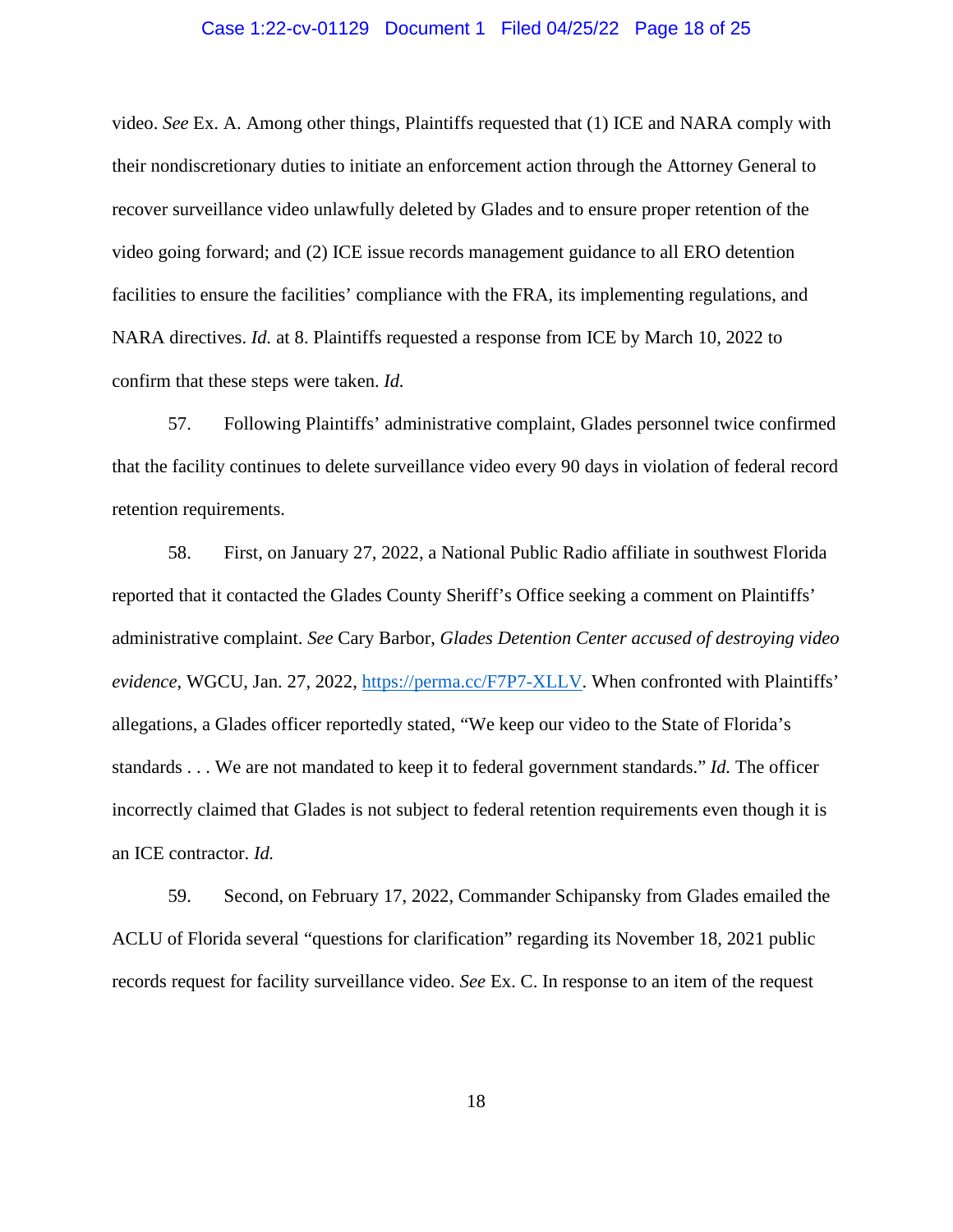#### Case 1:22-cv-01129 Document 1 Filed 04/25/22 Page 19 of 25

seeking confirmation that Glades is preserving surveillance video footage in compliance with federal requirements, Commander Schipansky wrote that "Video retention is at 90 days." *Id.*

60. On February 17, 2022, NARA sent ICE a letter regarding Plaintiffs' administrative complaint and opened an "unauthorized disposition" case for the matter. *See* Ex. D; NARA, *Unauthorized Disposition of Federal Records*, ICE, Case No. UD-2022-0019, [https://perma.cc/8PHN-XB69.](https://perma.cc/8PHN-XB69) NARA's letter revealed that in July 2020, "NARA directed ICE to cease destruction of all video surveillance records pending approval of a records disposition schedule for these records." Ex. D. This request was prompted by a prior unauthorized disposition case, UD-2020-0009. *Id.* In that case, an ICE detention center in New Mexico deleted surveillance footage of the final moments of Roxsana Hernandez, a transgender Honduran woman who died in ICE custody in May 2018. *See* Letter from NARA to ICE re UD-2020- 00019, Nov. 22, 2019, [https://perma.cc/XS55-4LZ6;](https://perma.cc/XS55-4LZ6) Hannah Knowles, *ICE detention center may have allowed video to be deleted after detainee's death, lawyers say*, Wash. Post, Oct. 25, 2019, [https://perma.cc/VAM3-4H3E.](https://perma.cc/VAM3-4H3E)

61. It took ICE *six months* to relay NARA's July 2020 preservation directive to ERO detention facilities, with the agency finally doing so in January 2021. Ex. D. In September 2021, NARA approved a "records disposition schedule" authorizing the disposal of "non-evidentiary video surveillance records," pursuant to which certain ICE facility surveillance video may be lawfully destroyed. *Id.* However, according to its February 17, 2022 letter, NARA is "concerned about any non-evidentiary video surveillance records" from ICE detention facilities "that may have been destroyed during the period between July 2020 and September 2021." *Id.* ACLU of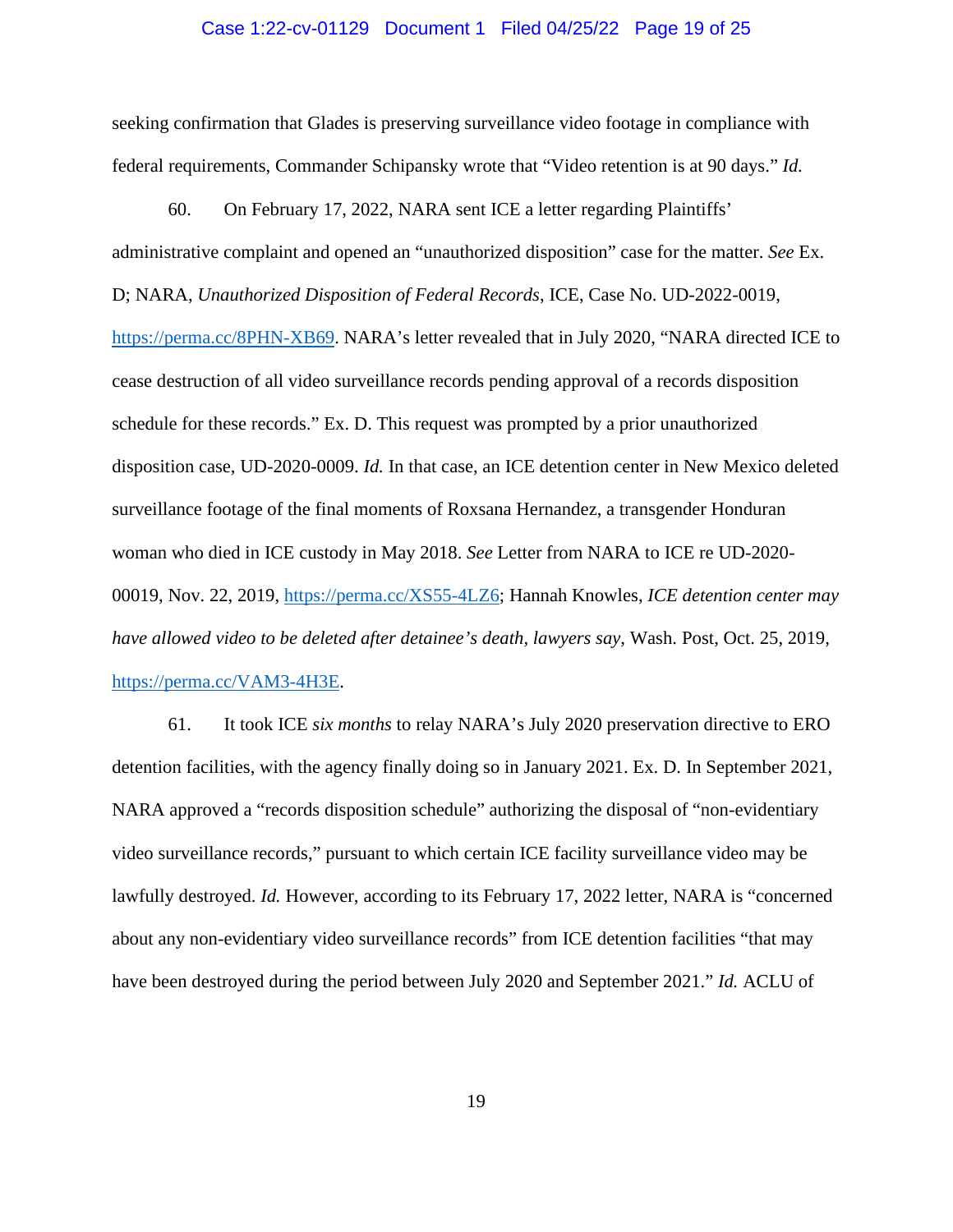## Case 1:22-cv-01129 Document 1 Filed 04/25/22 Page 20 of 25

Florida's public records request to Glades seeks surveillance video footage from this period. *See* Ex. A, attached thereto as Ex. 3.

62. NARA's February 17, 2022 letter requested that ICE provide a report within 30 calendar days addressing Plaintiffs' allegations, including a description of any unlawful destruction of records, safeguards established to prevent further loss of documentation, and details of any actions taken to salvage, retrieve, or reconstruct the records. Ex. D. There is no indication that ICE has issued this report, nor have Defendants provided any report to Plaintiffs.

63. On information and belief, neither ICE nor NARA have initiated an enforcement action through the Attorney General to address Glades's unlawful deletion of surveillance video. Nor has ICE issued records management guidance to ERO detention facilities to ensure the facilities' compliance with the FRA, its implementing regulations, and NARA directives.

# **PLAINTIFFS' CLAIMS FOR RELIEF**

#### **COUNT I**

# **Defendants' Failure to Initiate an FRA Enforcement Action through the Attorney General (Administrative Procedure Act, 5 U.S.C. §§ 706(1), 706(2)(A))**

64. Plaintiffs re-allege and incorporate by reference all preceding paragraphs.

65. The FRA imposes on ICE a nondiscretionary duty to initiate an enforcement action through the Attorney General when the agency "knows or has reason to believe" of any unlawful destruction of federal records within the agency's legal ownership, custody, or control. 44 U.S.C. § 3106(a).

66. The FRA imposes on NARA a nondiscretionary duty to (1) request that the Attorney General initiate an enforcement action when a federal agency fails to initiate such an action "within a reasonable period of time after being notified" of any unlawful destruction of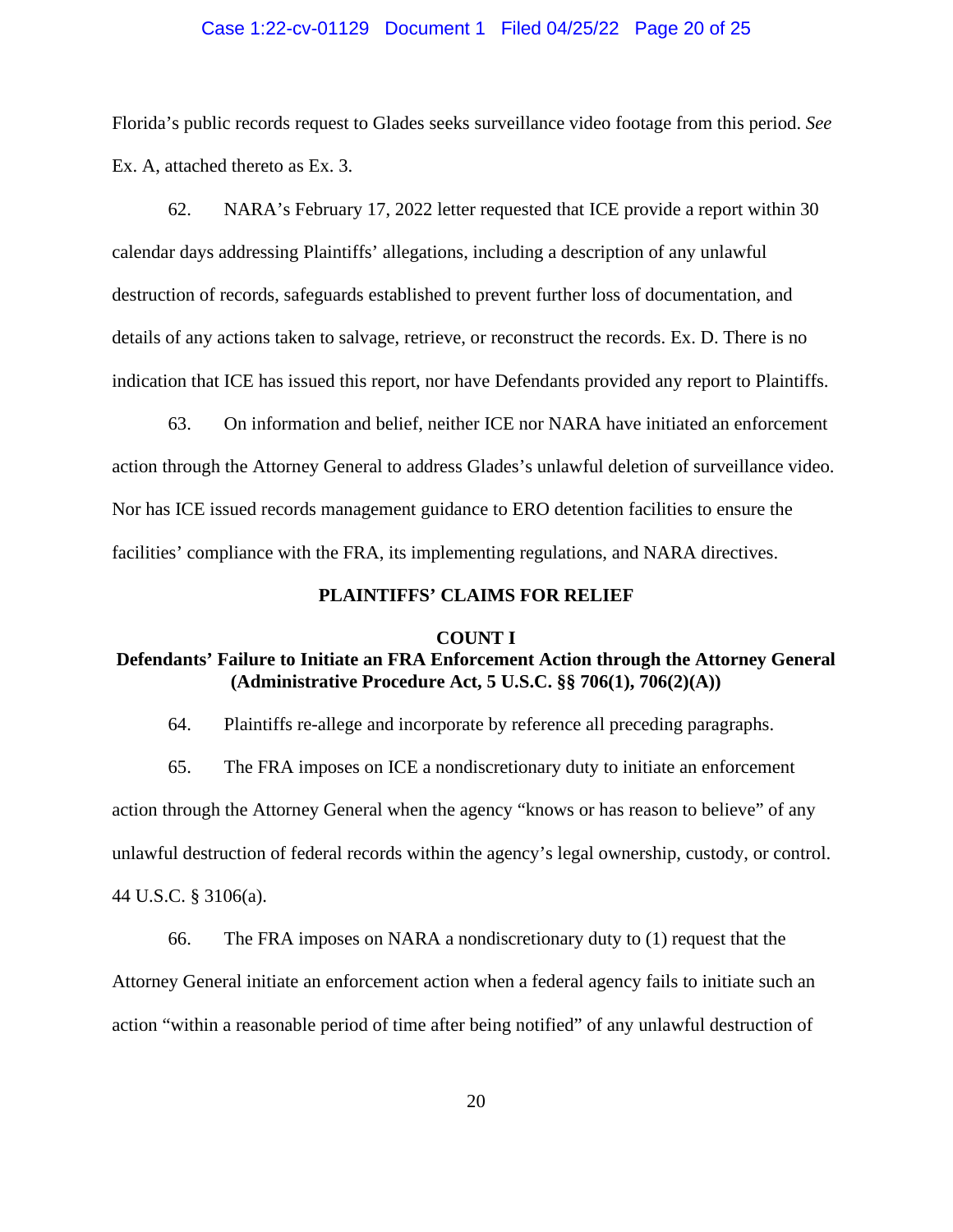## Case 1:22-cv-01129 Document 1 Filed 04/25/22 Page 21 of 25

federal records within the agency's legal ownership, custody, or control; and (2) notify Congress of the request. 44 U.S.C. § 3106(b).

67. Glades has deleted, and continues to delete, surveillance video every 90 days in violation of the FRA, NARA regulations and directives, and ICE directives and contractual requirements.

68. The surveillance video Glades has unlawfully deleted, and continues to unlawfully delete, are federal records within ICE's legal ownership, custody, or control.

69. ICE has been aware of Glades's unlawful deletion of surveillance video since at least February 2021.

70. By complaint dated January 24, 2022, Plaintiffs reported Glades's unlawful deletion of surveillance video to ICE and NARA and requested that the agencies promptly initiate an enforcement action through the Attorney General pursuant to their nondiscretionary duties under the FRA.

71. On information and belief, neither ICE nor NARA have initiated an enforcement action through the Attorney General in compliance with their nondiscretionary duties.

72. The failure of ICE and NARA to initiate an enforcement action through the Attorney General is "agency action unlawfully withheld or unreasonably delayed," 5 U.S.C. § 706(1), and is "arbitrary, capricious, an abuse of discretion, or otherwise not in accordance with law," *id.* § 706(2)(A).

#### **COUNT II**

# **Defendant ICE's Deficient Recordkeeping Guidelines and Directives for its Detention Contractors (Administrative Procedure Act, 5 U.S.C. §§ 701(2)(A), 701(1))**

73. Plaintiffs re-allege and incorporate by reference all preceding paragraphs.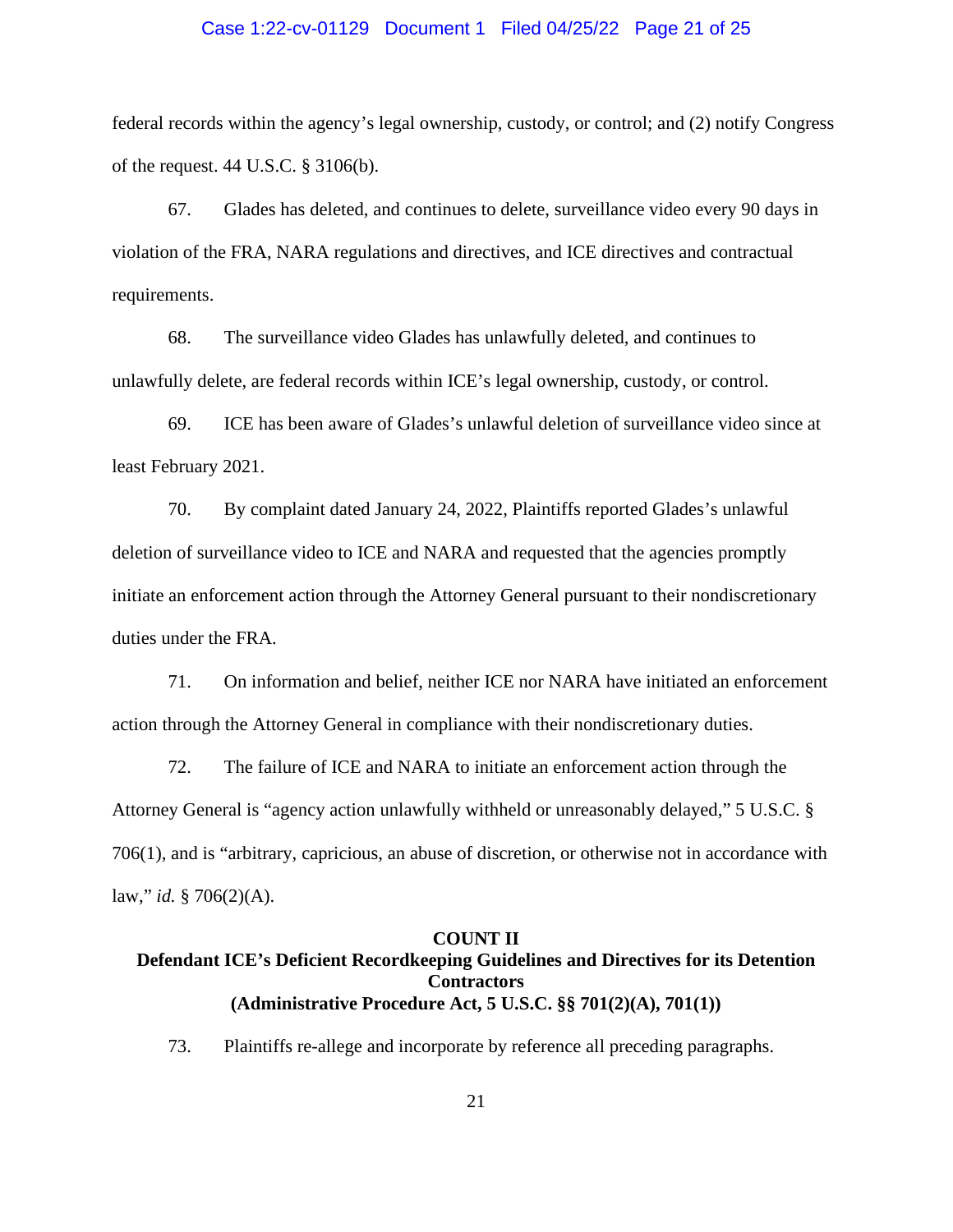# Case 1:22-cv-01129 Document 1 Filed 04/25/22 Page 22 of 25

74. The FRA requires agencies to "establish and maintain an active, continuing program for the economical and efficient management of the records of the agency," 44 U.S.C. § 3102, which must provide "effective controls over the creation and over the maintenance and use of records in the conduct of current business," *id.* § 3102(1).

75. NARA regulations require agencies to "safeguard records created, processed, or in the possession of a contractor or a non-Federal entity by," among other things, ensuring that (1) "contractors performing Federal government agency functions create and maintain records that document these activities," and (2) "[a]ll records created for Government use and delivered to, or under the legal control of, the Government [are] . . . managed in accordance with Federal law," including the FRA and its implementing regulations. 36 C.F.R. § 1222.32(a).

76. In evaluating the adequacy of an agency's recordkeeping guidelines and directives, courts examine "the total 'guidance' given to [agency] staff [and contractors] regarding their recordkeeping responsibilities," including both formal policies and any "informal, supplementary guidance." *Armstrong*, 924 F.2d at 297.

77. ICE's recordkeeping guidelines and directives for its detention contractors fail to inform contractors of their records preservation obligations under the FRA, its implementing regulations, and NARA directives.

78. By failing to provide such guidance, ICE is in violation of its nondiscretionary duty to "safeguard records created, processed, or in the possession of a contractor or a non-Federal entity." 36 C.F.R. § 1222.32(a).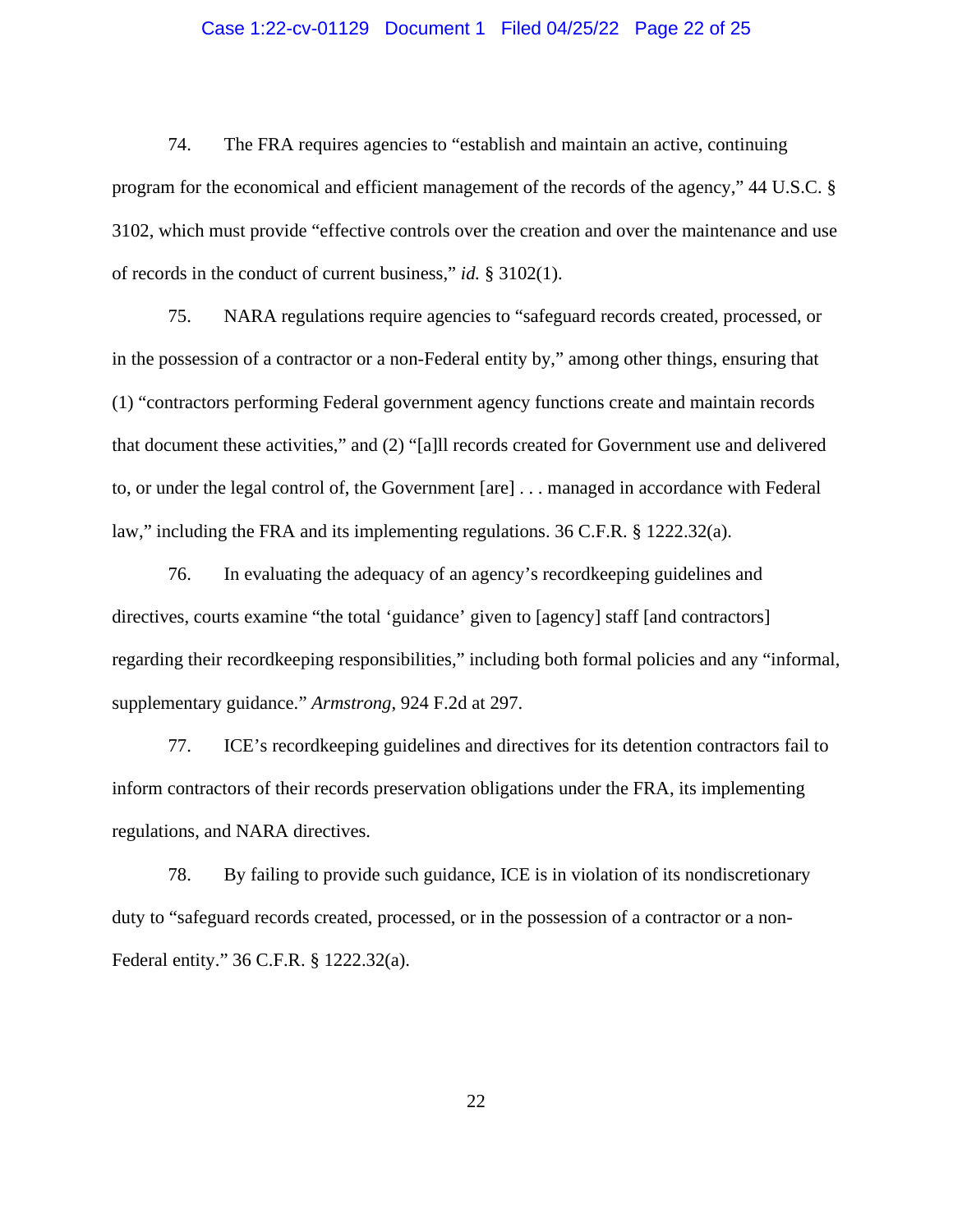# Case 1:22-cv-01129 Document 1 Filed 04/25/22 Page 23 of 25

79. The deficiencies in ICE's recordkeeping guidelines and directives for its detention contractors render the guidelines and directives "arbitrary, capricious, an abuse of discretion, or otherwise not in accordance with law." 5 U.S.C. § 706(2)(A).

80. ICE's failure to adopt and implement FRA-compliant recordkeeping guidelines and directives is "agency action unlawfully withheld or unreasonably delayed." 5 U.S.C. § 706(1).

#### **PRAYER FOR RELIEF**

WHEREFORE, Plaintiffs respectfully request that this Court:

1. Declare that surveillance video from Glades from any period in which the facility was detaining immigrants on behalf of ICE are federal records subject to the FRA and its implementing regulations;

2. Declare that Glades's deletion of surveillance video without NARA authorization constitutes an unlawful destruction of federal records in violation of the FRA and its implementing regulations;

3. Declare that Defendants are in violation of their nondiscretionary duties under the FRA to initiate an enforcement action through the Attorney General to address Glades's unlawful destruction of federal records;

4. Order Defendants to initiate an enforcement action through the Attorney General to address Glades's unlawful destruction of federal records;

5. Declare that ICE's recordkeeping guidelines and directives for its detention contractors are arbitrary, capricious, and contrary to law insofar as they are non-compliant with the FRA and its implementing regulations.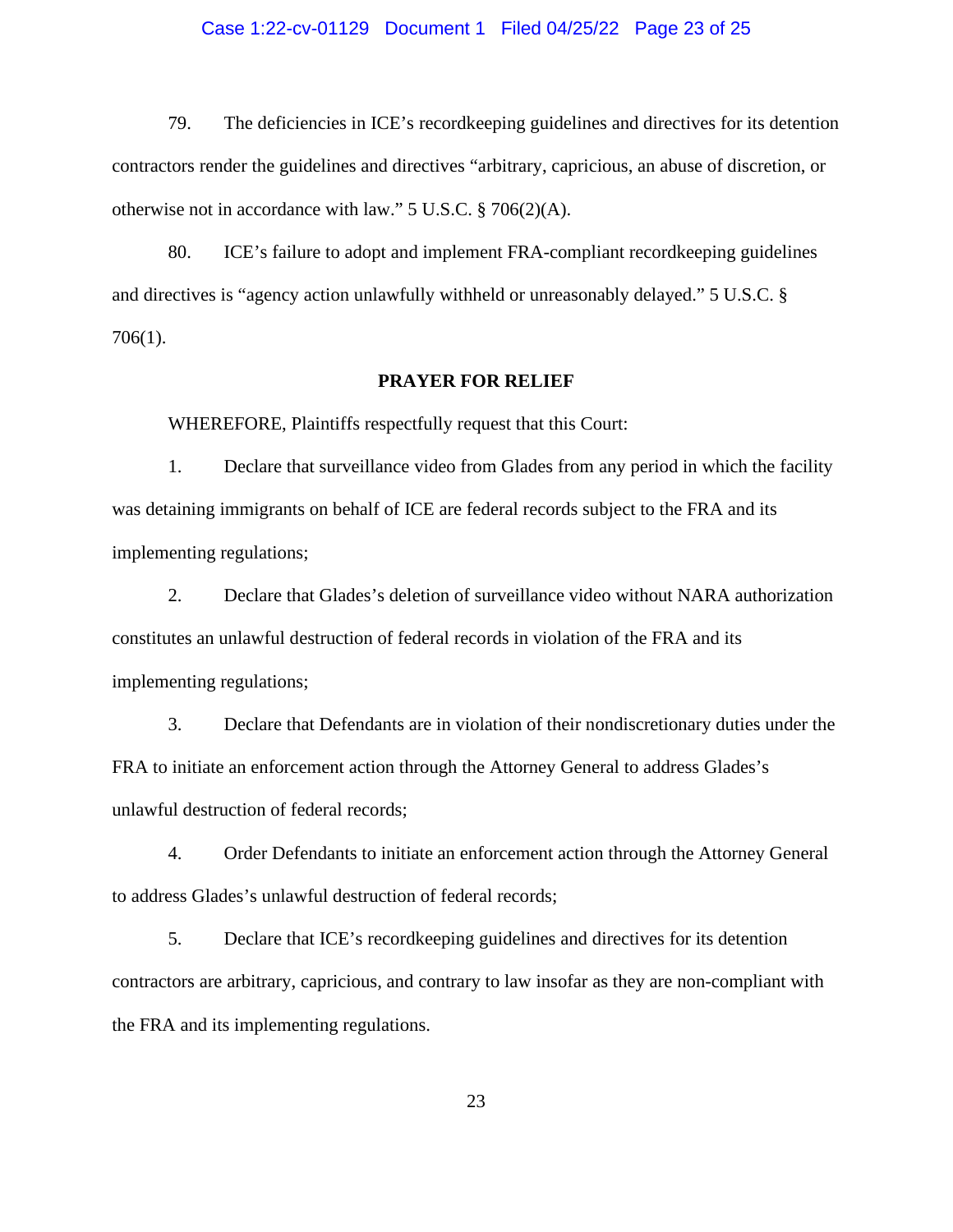# Case 1:22-cv-01129 Document 1 Filed 04/25/22 Page 24 of 25

6. Vacate ICE's recordkeeping guidelines and directives for its detention contractors

insofar as they are non-compliant with the FRA and its implementing regulations;

7. Declare that ICE has failed to adopt recordkeeping guidelines and directives for

its detention contractors that comply with the FRA and its implementing regulations;

8. Order ICE to adopt recordkeeping guidelines and directives for its detention

contractors that comply with the FRA and its implementing regulations;

9. Order ICE to preserve surveillance video from Glades while this litigation is

pending;

10. Award Plaintiffs their costs and reasonable attorneys' fees in this action; and

11. Grant any other relief the Court deems appropriate.

Date: April 25, 2022 Respectfully submitted,

*/s/ Nikhel S. Sus* Nikhel S. Sus (D.C. Bar No. 1017937) Citizens for Responsibility and Ethics in Washington 1331 F Street NW, Suite 900 Washington, DC 20004 Telephone: (202) 408-5565 Fax: (202) 588-5020 [nsus@citizensforethics.org](mailto:nsus@citizensforethics.org) 

Katherine H. Blankenship (FL Bar No. 1031234) Daniel B. Tilley (FL Bar No. 102882) ACLU Foundation of Florida, Inc. 4343 W. Flagler Street, Suite 400 Miami, FL 33134 Tel: (786) 363-2700 [kblankenship@aclufl.org](mailto:kblankenship@aclufl.org) [Dtilley@aclufl.org](mailto:Dtilley@aclufl.org) \**pro hac vice application forthcoming*

Amien Kacou (FL Bar No. 44302) ACLU Foundation of Florida, Inc.